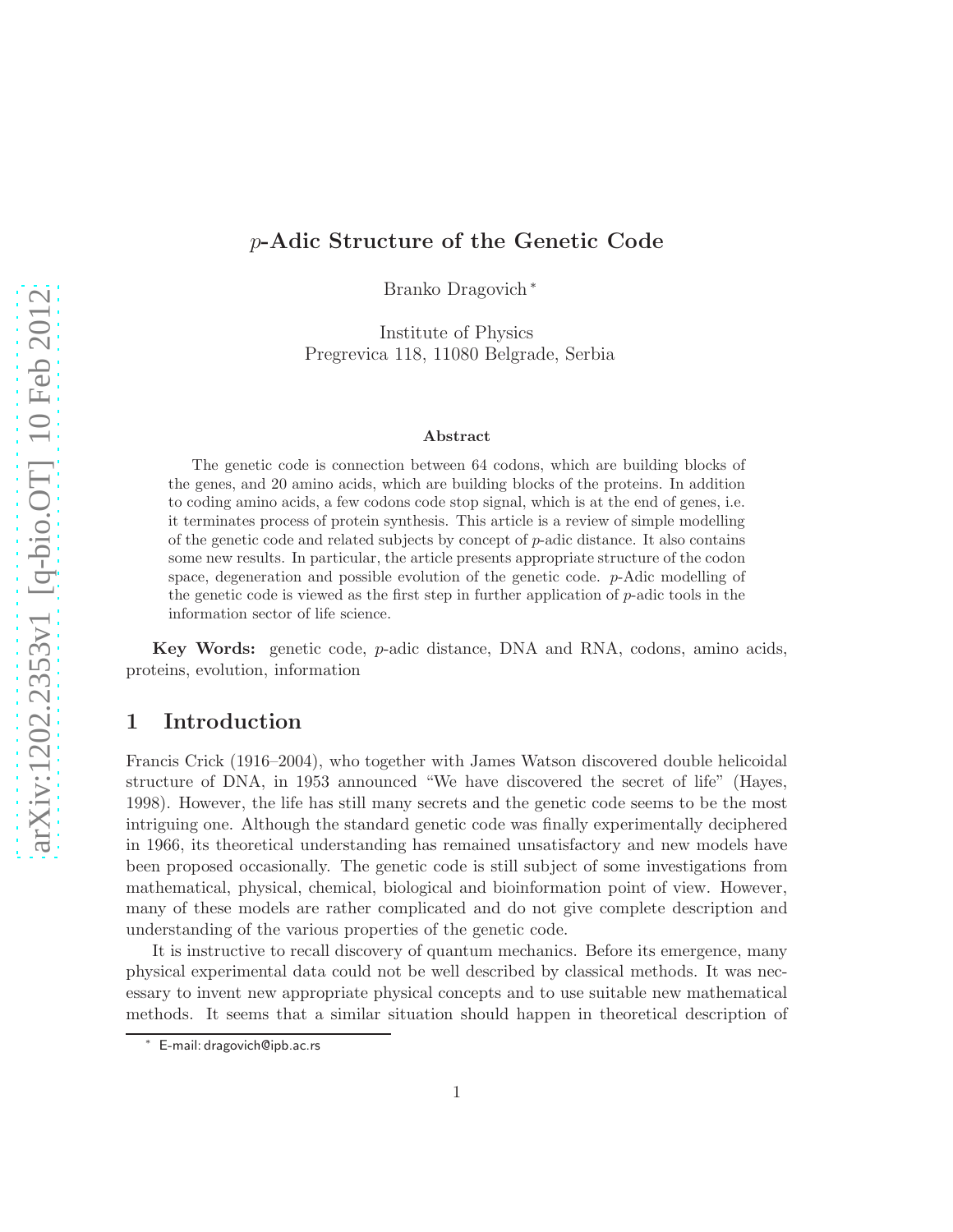living processes in biological organisms. To this end, p-adic methods seem to be very promising tools in further investigation of the life.

In this article we emphasize the role of  $p$ -adic distance. Namely, some parts of a biological system can be considered simultaneously with respect to different metrics – the usual Euclidean metric, which measures spatial distances, and some other metrics, which measure nearness related to some bioinformation (or other) properties. Here we consider the genetic code using an ultrametric space, which elements are codons presented with some natural numbers and the distance between them is the p-adic one. An ultrametric space M is a metric space which distances satisfy strong triangle inequality (also called ultrametric inequality), i.e.

$$
d(x,y) \le \max\{d(x,z), d(z,y)\}
$$

for any  $x, y, z \in \mathbb{M}$ . The ultrametric inequality was formulated by Felix Hausdorff in 1934 and ultrametric spaces were introduced by Marc Krasner in 1944. Ultrametrics is also named non-Archimedean metrics. Ultrametric spaces exhibit some exotic properties. The first application of ultrametricity was in biological taxonomy. Ultrametricity in pphysics (Rammal et al., 1986) was observed in 1984 in the context of the mean field theory of spin glasses and it induced a considerable research in many scientific fields (e.g. statistical physics, neural networks, conformational structure of proteins, diffusion processes, hierarchical systems).

Modelling the genetic code is an opportunity for application of  $p$ -adic distance. In 2006 we introduced (Dragovich B. and Dragovich A., 2006) a p-adic approach to DNA and RNA sequences, and to the genetic code. The central point of our approach is an appropriate identification of four nucleotides with digits 1, 2, 3, 4 of 5-adic number expansions and application of  $p$ -adic distances between obtained numbers. 5-Adic numbers with three digits form 64 integers which correspond to 64 codons. In (Dragovich B. and Dragovich A., 2007) we analyzed p-adic degeneracy of the genetic code. As one of the main results that we have obtained is explanation of the structure of the genetic code degeneracy using p-adic distance between codons. Paper (Dragovich B. and Dragovich A., 2010) contains consideration of possible evolution of the genetic code and some generalizations of  $p$ adic modelling of the genetic code. Article (Dragovich, 2009) is related to the role of number theory in modelling the genetic code. A similar approach to the genetic code was reconsidered on diadic plane (Khrennikov and Kozyrev, 2007).

p-Adic models in mathematical physics have been actively considered since 1987 (see (Brekke et al., 1993; Vladimirov et al., 1994) for early reviews and (Dragovich, 2004; Dragovich, 2006; Dragovich *et al.*, 2009) for some recent reviews). It is worth noting that p-adic models with pseudodifferential operators have been successfully applied to interbasin kinetics of proteins (Avetisov et al., 2002). Some  $p$ -adic aspects of cognitive, psychological and social phenomena have been also considered (Khrennikov, 2004).

To have a self-contained and comprehensible exposition of the genetic code, we shall first briefly review some basic notions from molecular biology.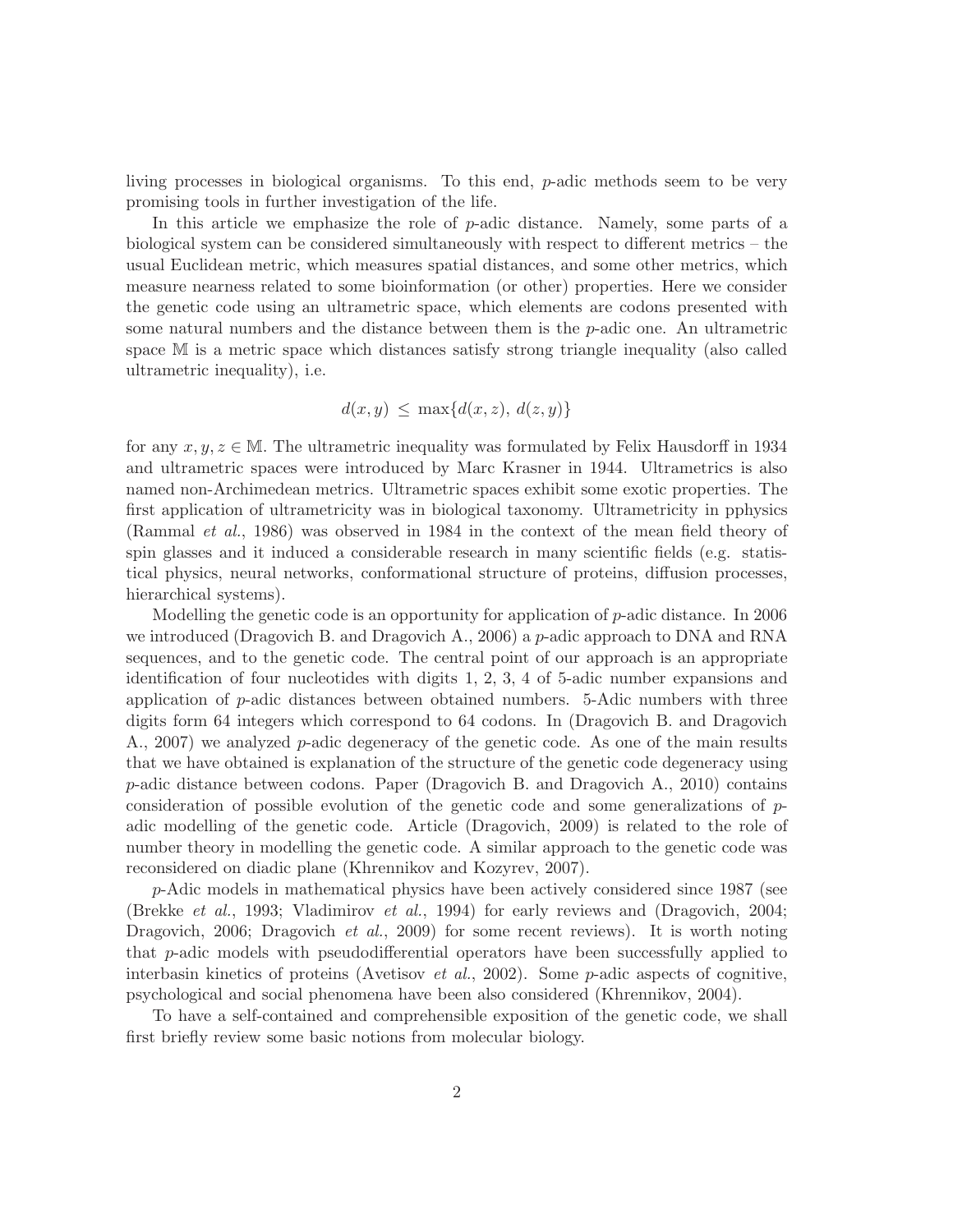#### 2 Basic Notions of the Genomics and Proteomics

One of the essential characteristics that differ a living organism from all other material systems is related to its genome. The genome of an organism is its whole hereditary information encoded in the desoxyribonucleic acid (DNA), and contains both coding and non-coding sequences. In some viruses, which are between living and non-living objects, genetic material is encoded in the ribonucleic acid (RNA). Investigation of the entire genome is the subject of genomics. The human genome is composed of more than three billion DNA base pairs and its 97% is non-coding.

The DNA is a macromolecule composed of two polynucleotide chains with a doublehelical structure. Nucleotides consist of a base, a sugar and a phosphate group. The sugar and phosphate groups provide helical backbone. There are four bases and they are building elements of the genetic information. They are named adenine  $(A)$ , guanine  $(G)$ , cytosine (C) and thymine (T). Adenine and guanine are purines, while cytosine and thymine are pyrimidines. In the sense of information, the nucleotide and its base present the same object. Nucleotides are arranged along chains of double helix through base pairs A-T and C-G bonded by 2 and 3 hydrogen bonds, respectively. As a consequence of this pairing there is an equal number of cytosine and guanine as well as the equal rate of adenine and thymine. DNA is packaged in chromosomes which are localized in the nucleus of the eukaryotic cells.

The main role of DNA is to storage genetic information and there are two main processes to exploit this information. The first one is replication, in which DNA duplicates giving two new DNA containing the same information as the original one. This is possible owing to the fact that each of two chains contains complementary bases of the other one. The second process is related to the gene expression, i.e. the passage of DNA gene information to proteins. It performs by the messenger ribonucleic acid (mRNA), which is usually a single polynucleotide chain. The mRNA is synthesized during the first part of this process, known as transcription, when nucleotides C, A, T, G from DNA are respectively transcribed into their complements G, U, A, C in mRNA, where T is replaced by U (U is the uracil, which is a pyrimidine). The next step in gene expression is translation, when the information coded by codons in the mRNA is translated into proteins. In this process participate also transfer tRNA and ribosomal rRNA.

Protein synthesis in all eukaryotic cells performs in the ribosomes of the cytoplasm. Proteins (Finkelstein and Ptitsyn, 2002) are organic macromolecules composed of amino acids arranged in a linear chain. The sequence of amino acids in a protein is determined by sequence of codons contained in RNA genes. Amino acids are molecules that consist of amino, carboxyl and R (side chain) groups. Depending on R group there are 20 standard amino acids. These amino acids are joined together by a peptide bond. Proteins are substantial ingredients of all living organisms participating in various processes in cells and determining the phenotype of an organism. There are more proteins than genes in DNA, because of alternative splicing of genes and translational modifications. In the human body there may be about 2 million different proteins. The study of proteins,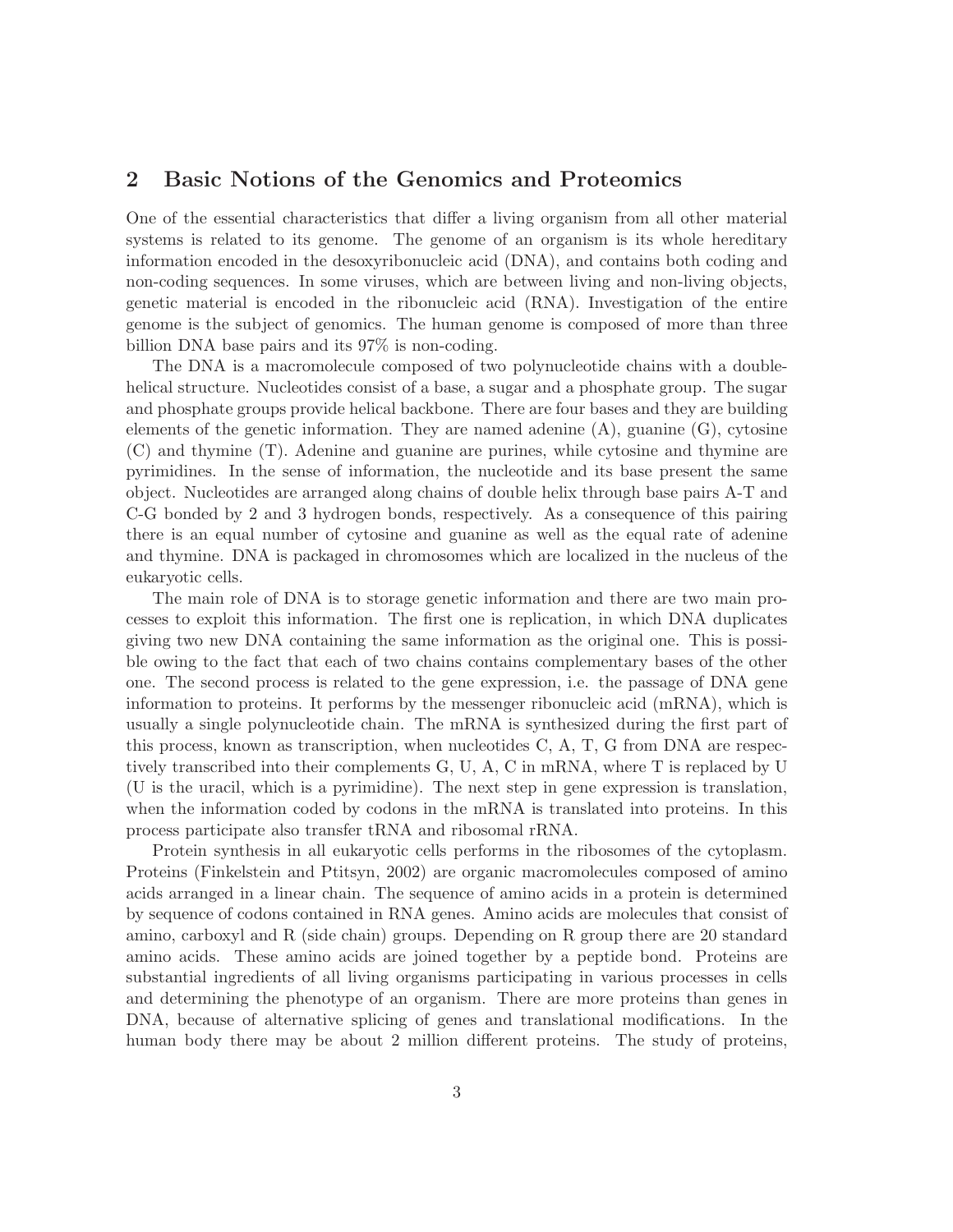| Amino acids   | Abbreviations       | Side Chain $(R)$    | Polar        | Hydrophobic  |
|---------------|---------------------|---------------------|--------------|--------------|
|               |                     |                     |              |              |
| Alanine       | Ala, A              | $-CH3$              | $\mathbf{n}$ | yes          |
| Cysteine      | C <sub>ys</sub> , C | $-CH_2SH$           | $\mathbf{n}$ | yes          |
| Aspartate     | Asp, D              | $-CH2COOH$          | yes          | $\mathbf{n}$ |
| Glutamate     | Glu, E              | $-(CH2)2 COOH$      | yes          | $\mathbf{n}$ |
| Phenynalanine | Phe, F              | $-CH_2C_6H_5$       | $\mathbf{n}$ | yes          |
| Glycine       | Gly, G              | - $H$               | no           | yes          |
| Histidine     | His, H              | $-CH_2-C_3H_3N_2$   | yes          | no           |
| Isoleucine    | $\text{I}$ le, I    | $-CH(CH_3)CH_2CH_3$ | $\mathbf{n}$ | yes          |
| Lysine        | Lys, K              | $-(CH_2)_4NH_2$     | yes          | no           |
| Leucine       | Leu, $L$            | $-CH_2CH(CH_3)_2$   | $\mathbf{n}$ | yes          |
| Methionine    | Met, M              | $-(CH_2)_2SCH_3$    | $\mathbf{n}$ | yes          |
| Asparagine    | Asn, N              | $-CH2CONH2$         | yes          | no           |
| Proline       | Pro, P              | $-(CH2)3$ -         | yes          | $\mathbf{n}$ |
| Glutamine     | Gln, Q              | $-(CH_2)_2CONH_2$   | yes          | no           |
| Arginine      | Arg, R              | $-(CH2)3NHC(NH)NH2$ | yes          | $\mathbf{n}$ |
| Serine        | Ser, S              | $-CH2OH$            | yes          | $\mathbf{n}$ |
| Threonine     | Thr, T              | $-CH(OH)CH3$        | yes          | $\mathbf{n}$ |
| Valine        | Val, V              | $-CH(CH_3)_2$       | $\mathbf{n}$ | yes          |
| Tryptophan    | Trp, W              | $-CH_2C_8H_6N$      | $\mathbf{n}$ | yes          |
| Tyrosine      | Tyr, Y              | $-CH_2-C_6H_4OH$    | yes          | yes          |

Table 1. List of 20 standard amino acids used in proteins by living cells. 3-Letter and 1-letter abbreviations of amino acids, their chemical structure of side chains, polarity and hydrophobicity are presented.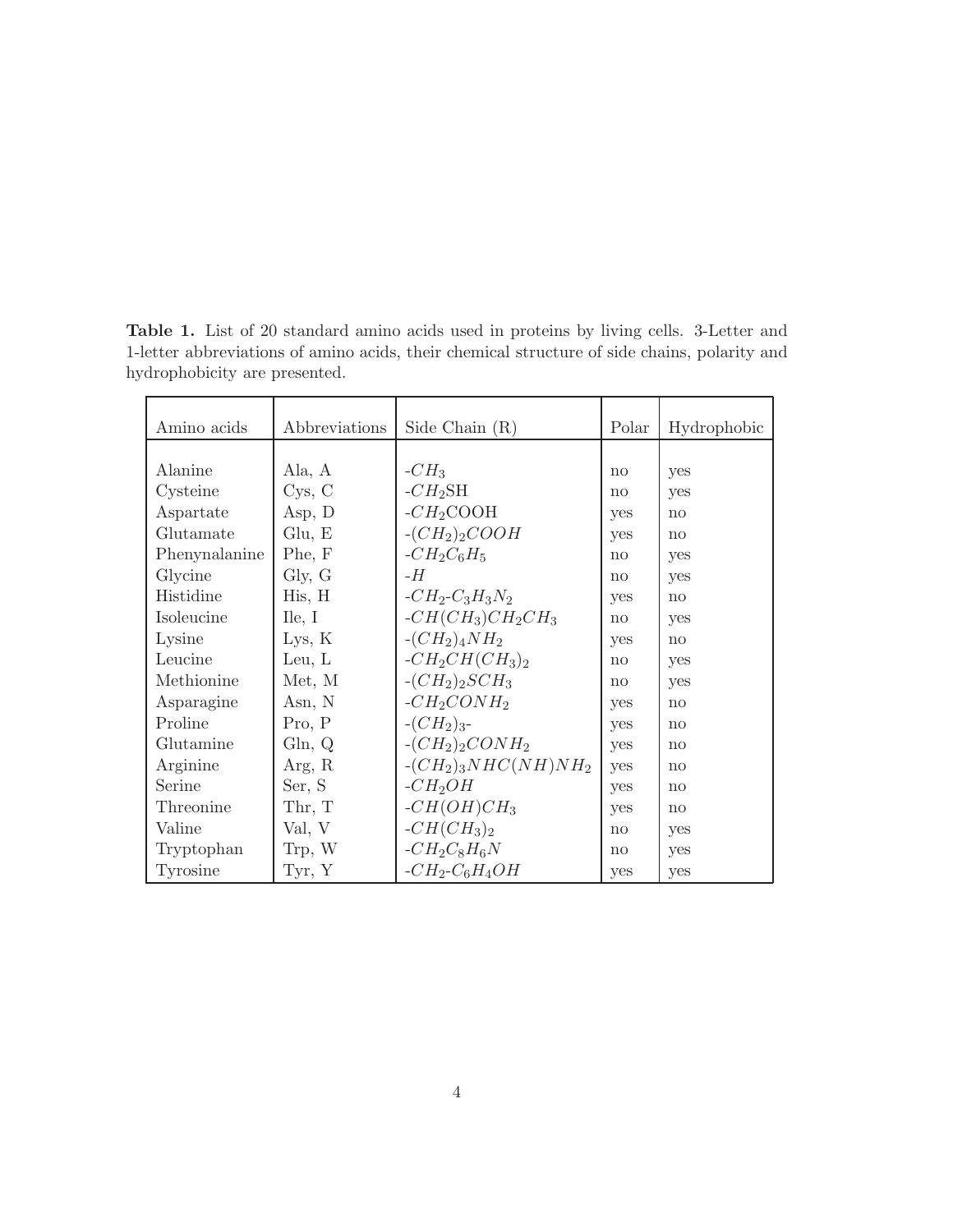especially their structure and functions, is called proteomics. The complete proteome is the entire set of proteins in an organism.

Some properties of amino acids are presented in Table 1. For a more detailed and comprehensive information on genomics and proteomics one can use book (Watson et al., 2004) on molecular biology.

# 3 General Features of the Genetic Code

Experimental study of the connection between ordering of nucleotides in DNA (and RNA) and ordering of amino acids in proteins led to the deciphering of the standard genetic code in the mid-1960s. The genetic code is understood as a dictionary for translation of codons from DNA (and RNA) to amino acids during synthesis of proteins. The information on amino acids is contained in codons: each codon codes either an amino acid or termination signal (see, e.g. Table 2 as a standard table of the vertebrate mitochondrial genetic code). To the sequence of codons in RNA corresponds quite definite sequence of amino acids in a protein, and this sequence of amino acids determines primary structure of the protein. At the time of deciphering, it was mainly believed that the standard code is unique, result of a chance and fixed a long time ego. Crick (Crick, 1968) expressed such belief in his "frozen accident" hypothesis, which has not been supported by later observations. Moreover, it has been discovered so far about 20 different genetic codes. However, differences are not drastic and many common general properties have been found: four nucleotides, trinucleotide codons, the same mechanism of proton synthesis, ... At the first glance the genetic code looks rather arbitrary, but it is not. Namely, mutations between synonymous codons give the same amino acid. When mutation alter an amino acid then it is like substitution of the original by similar one. In this respect the code is almost optimal.

The relation between codons, on the one hand, and amino acids and stop signal, from the other hand, is known as the genetic code.

Codons are ordered triples composed of C, A, U (T) and G nucleotides. Each codon presents an information which controls use of one of the 20 standard amino acids or stop signal in synthesis of proteins. It is obvious that there are  $4 \times 4 \times 4 = 64$  codons.

Although there are about 20 known codes, the most important are two of them: the standard code and the vertebrate mitochondrial code.

In the sequel we shall mainly have in mind the vertebrate mitochondrial genetic code, because it is a simple one and the others may be viewed as its slightly modified versions. In the vertebrate mitochondrial code, 60 of codons are distributed on the 20 different amino acids and 4 codons make termination signal. According to experimental observations, two amino acids are coded by six codons, six amino acids by four codons, and twelve amino acids by two codons. This property that some amino acids are coded by more than one codon is known as genetic code degeneracy. This degeneracy is a very important property of the genetic code and gives an efficient way to minimize errors caused by mutations.

Since there is in principle a huge number (between  $10^{71}$  and  $10^{84}$  (Hornos J. and Hornos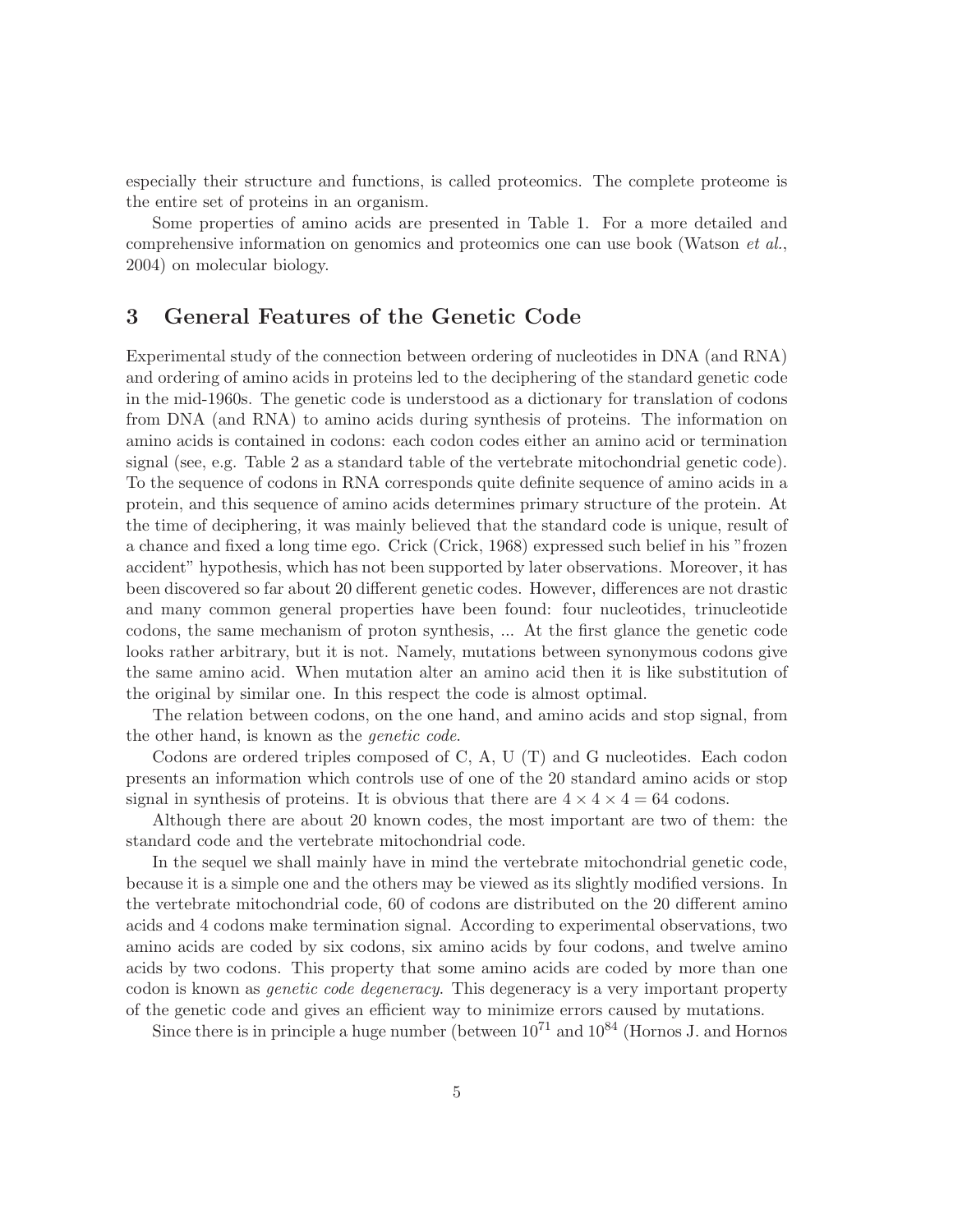| UUU         | <b>UCU</b> | UAU               | <b>UGU</b>        |
|-------------|------------|-------------------|-------------------|
| Phe         | Ser        | Tyr               | Cys               |
| UUC         | UCC        | $_{\mathrm{UAC}}$ | $_{\mathrm{UGC}}$ |
| Phe         | Ser        | Tyr               | Cys               |
| UUA         | UCA        | UAA               | UGA               |
| Leu         | Ser        | Ter               | Trp               |
| UUG         | UCG        | UAG               | UGG               |
| Leu         | Ser        | Ter               | Trp               |
|             |            |                   |                   |
| CUU         | <b>CCU</b> | CAU               | CGU               |
| Leu         | Pro        | His               | Arg               |
| <b>CUC</b>  | $\rm{CCC}$ | ${\rm CAC}$       | CGC               |
| Leu         | Pro        | His               | Arg               |
| <b>CUA</b>  | <b>CCA</b> | CAA               | CGA               |
| Leu         | Pro        | Gln               | Arg               |
| CUG         | CCG        | Gln               | CGG               |
| Leu         | Pro        | CAG               | Arg               |
|             |            |                   |                   |
|             |            |                   |                   |
| AUU         | $\rm ACU$  | AAU               | AGU               |
| <b>T</b> le | Thr        | Asn               | Ser               |
| <b>AUC</b>  | ACC        | ${\rm AAC}$       | $\rm{AGC}$        |
| <b>T</b> le | Thr        | Asn               | Ser               |
| AUA         | <b>ACA</b> | AAA               | AGA               |
| Met         | Thr        | L <sub>YS</sub>   | Ter               |
| $\rm{AUG}$  | $\rm{ACG}$ | $\rm{AAG}$        | AGG               |
| Met         | Thr        | L <sub>YS</sub>   | Ter               |
|             |            |                   |                   |
| GUU         | GCU        | GAU               | GGU               |
| Val         | Ala        | Asp               | Gly               |
| $\rm GUC$   | GCC        | $_{\rm GAC}$      | GGC               |
| Val         | Ala        | Asp               | Gly               |
| GUA         | GCA        | GAA               | GGA               |
| Val         | Ala        | Glu               | $\mathrm{Gly}$    |

Table 2. The standard (Watson-Crick) table of the vertebrate mitochondrial genetic code. Ter denotes the terminal (stop) signal.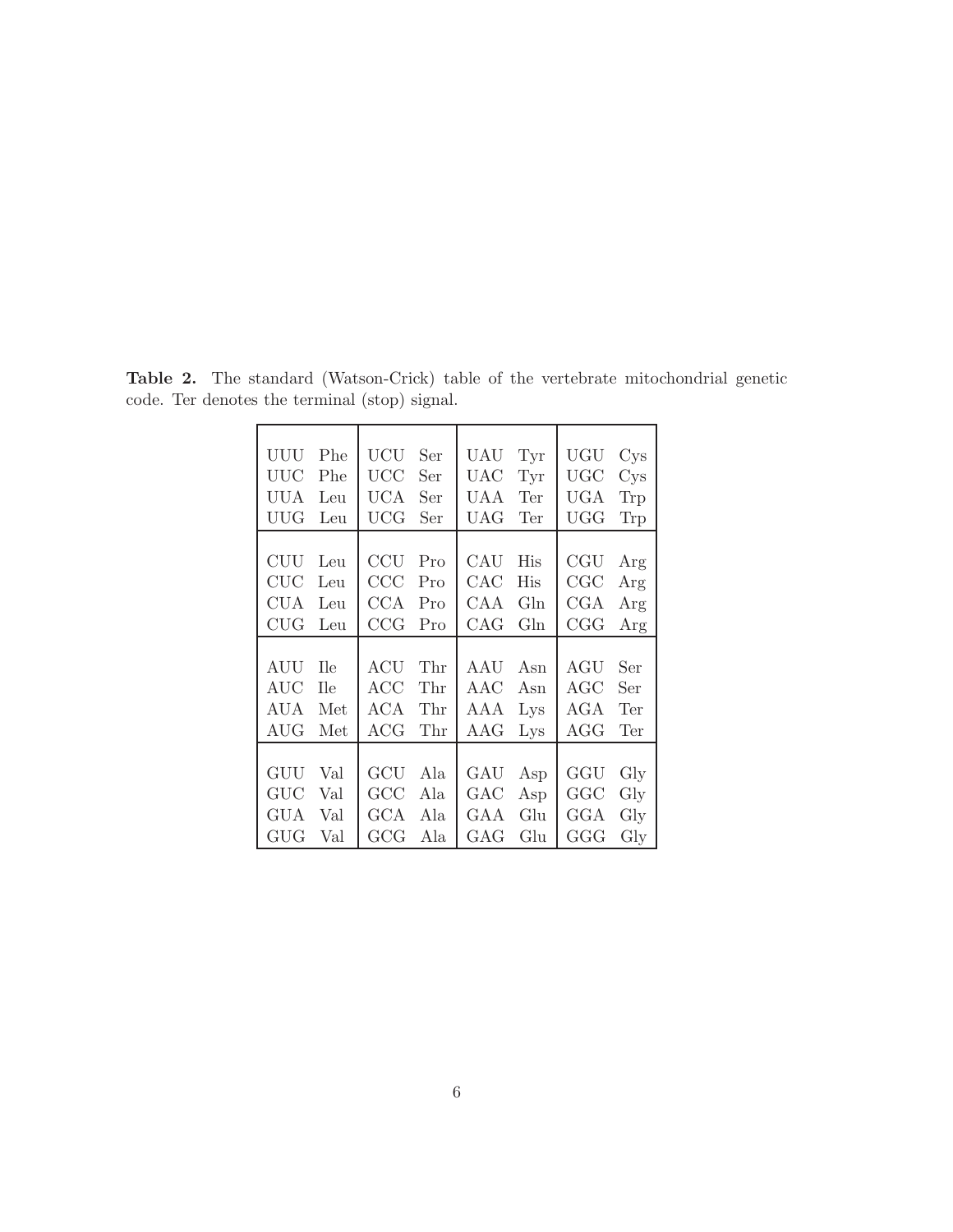Y., 1993)) of all possible assignments between codons and amino acids, and only a very small number of them is represented in living cells, it has been permanent theoretical challenge to find an appropriate model explaining contemporary genetic codes. There are many papers in this direction scattered in various journals, with theoretical approaches based more or less on chemical, biological and mathematical aspects of the genetic code. The first genetic model was proposed in 1954 by physicist George Gamow (1904–1968), which he called the diamond code. In his model codons are composed of three nucleotides and proteins are directly synthesized at DNA: each cavity at DNA attracts one of 20 amino acids. This is an overlapping code and was ruled out by analysis of correlations between amino acids in proteins, but concept of trinucleotide codons was correct. The next model of the genetic code was proposed in 1957 by Crick, and is known as the comma-free code. This model was so elegant that it was almost universally accepted. However, an experiment in 1961 demonstrated that UUU codon codes amino acid phenylalanine, while by this code it codes nothing. Gamow's and Crick's models are very pretty but wrong – living world prefers actual codes, which are more stable with respect to possible errors (for a popular review of the early models, see (Hayes, 1998)).

Let us mention some models of the genetic code after deciphering standard code. In 1966 physicist Yuri Rumer (1901–1985) emphasized the role of the first two nucleotides in the codons (Rumer, 1966). There are models which are based on chemical properties of amino acids (see, e.g. (Swanson, 1984)). In some models connections between number of constituents of amino acids and nucleotides and some properties of natural numbers are investigated (see (Scherbak, 2003; Rakočević, 2004; Negadi, 2007) and references therein). A model based on the quantum algebra  $\mathcal{U}_q(sl(2) \oplus sl(2))$  in the  $q \to 0$  limit was proposed as a symmetry algebra for the genetic code (see (Frappat et al., 2001) and references therein). In a sense this approach mimics quark model of protons and neutrons. Besides some successes of this approach, there is a problem with rather many parameters. There are also papers, see, e.g. (Hornos J. and Hornos Y., 1993; Forger and Sachse, 2000; Bashford et al., 1997) starting with 64-dimensional irreducible representation of a Lie (super)algebra and trying to connect multiplicity of codons with irreducible representations of subalgebras arising in a chain of symmetry breaking. Although interesting as an attempt to describe evolution of the genetic code these Lie algebra approaches did not progress further. For a very brief review of these and some other theoretical approaches to the genetic code one can see (Frappat et al., 2001).

Despite of remarkable experimental successes and some partial theoretical descriptions, there is no simple and generally accepted theoretical understanding of the genetic code. Hence, the foundation of biological coding is still an open problem. In particular, it is not clear why genetic code exists just in a few known ways and not in many other possible ones. What is origin and evolution of the genetic code? Is there a mathematical principle behind genetic coding? We keep in mind these and similar questions trying to find simple and general approach, which seems to be p-adic ultrametricity.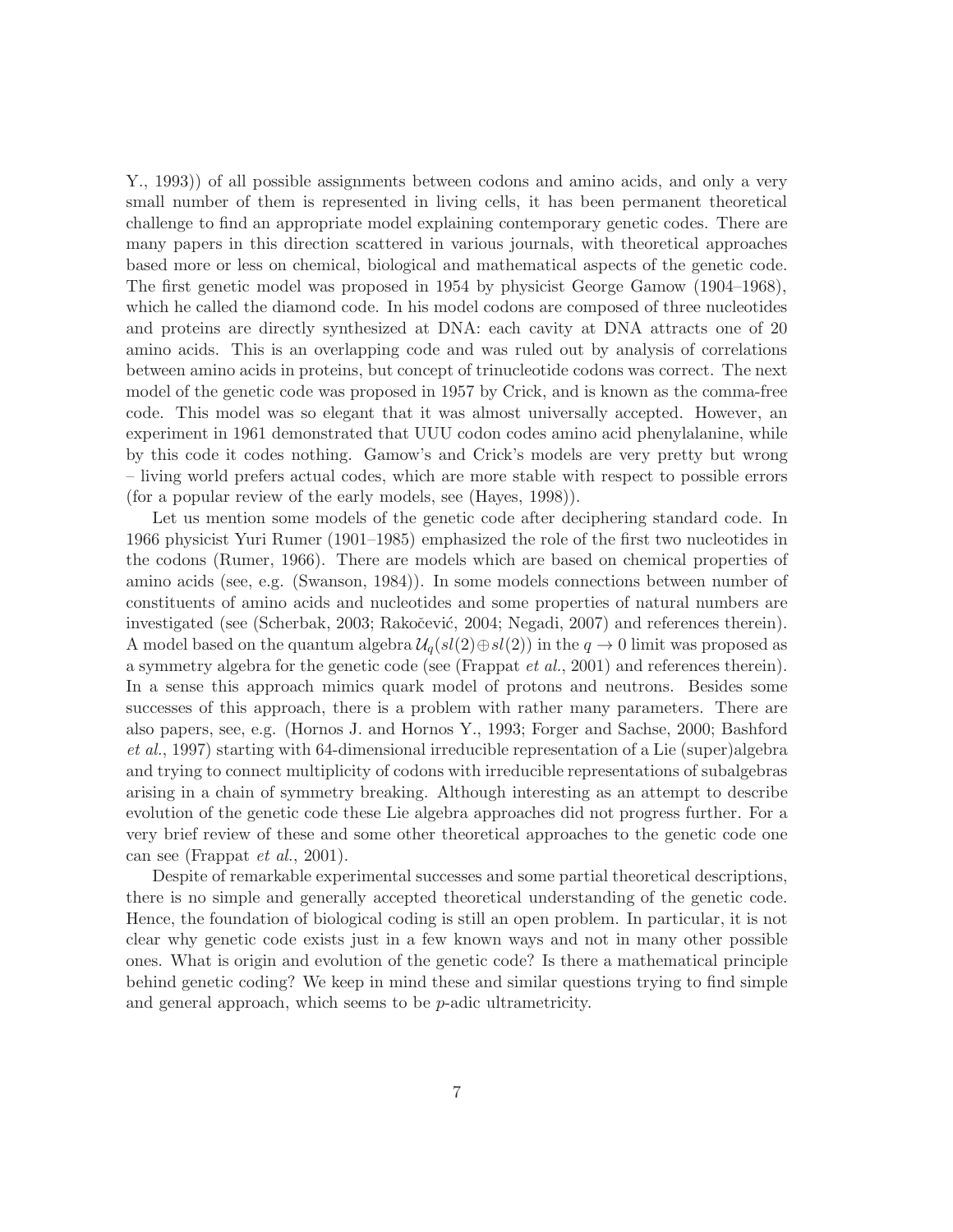#### 4 Ultrametric 5-Adic Space

Before than consider p-adic properties of the genetic code in a self-contained way we shall recall some mathematical preliminaries.

As a new tool to study the Diophantine equations, p-adic numbers are introduced by German mathematician Kurt Hensel in 1897. They are involved in many branches of modern mathematics. An elementary introduction to p-adic numbers can be found in the book (Goueva, 1993). However, for our purposes we will use here only a small portion of p-adics, mainly some finite sets of integers and ultrametric distances between them.

Consider the set of natural numbers

$$
C_5[64] = \{n_0 + n_1 5 + n_2 5^2 : n_i = 1, 2, 3, 4\},\tag{1}
$$

where  $n_i$  are digits different from zero. This is a finite expansion to the base 5. It is obvious that 5 is a prime number and that the set  $C_5[64]$  contains 64 natural numbers. In the sequel we shall often denote elements of  $C_5[64]$  by their digits to the base 5 in the following way:  $n_0 + n_1 5 + n_2 5^2 \equiv n_0 n_1 n_2$ . Note that here ordering of digits is the same as in the expansion, i.e this ordering is opposite to the usual one.

It is often important to know a distance between numbers. Distance can be defined by a norm. On the set  $\mathbb Z$  of integers there are two kinds of nontrivial norm: usual absolute value  $|\cdot|_{\infty}$  and p-adic absolute value  $|\cdot|_p$ , where indices  $\infty$  and p denote real and p-adic case, respectively  $(p \text{ is any prime number})$ . The usual absolute value is well known from elementary mathematics and the corresponding ordinary distance between two numbers x and y is  $d_{\infty}(x, y) = |x - y|_{\infty}$ .

The p-adic absolute value is related to the divisibility of integers by prime numbers. Difference of two integers is again an integer. p-Adic distance between two integers can be understood as a measure of divisibility of their difference by p (the more divisible, the shorter). By definition, *p*-adic norm of an integer  $m \in \mathbb{Z}$ , is  $|m|_p = p^{-k}$ , where  $k \in \mathbb{N} \cup \{0\}$ is degree of divisibility of m by prime p (i.e.  $m = p^k m'$ ,  $p \nmid m'$ ) and  $|0|_p = 0$ . This norm is a mapping from  $Z$  into non-negative rational numbers and has the following properties:

- (i)  $|x|_p \ge 0$ ,  $|x|_p = 0$  if and only if  $x = 0$ ,
- (ii)  $|x y|_p = |x|_p |y|_p$ ,

(iii)  $|x + y|_p \le \max\{|x|_p, |y|_p\} \le |x|_p + |y|_p$  for all  $x, y \in \mathbb{Z}$ .

Because of the strong triangle inequality  $|x+y|_p \leq \max\{|x|_p, |y|_p\}$ , p-adic absolute value belongs to non-Archimedean (ultrametric) norm. One can easily conclude that  $0 \le |m|_p \le$ 1 for any  $m \in \mathbb{Z}$  and any prime p.

 $p$ -Adic distance between two integers x and y is

<span id="page-7-0"></span>
$$
d_p(x\,,y) = |x-y|_p\,. \tag{2}
$$

Since p-adic absolute value is ultrametric, the p-adic distance  $(2)$  is also ultrametric, i.e. it satisfies inequality

$$
d_p(x, y) \le \max\{d_p(x, z), d_p(z, y)\} \le d_p(x, z) + d_p(z, y), \tag{3}
$$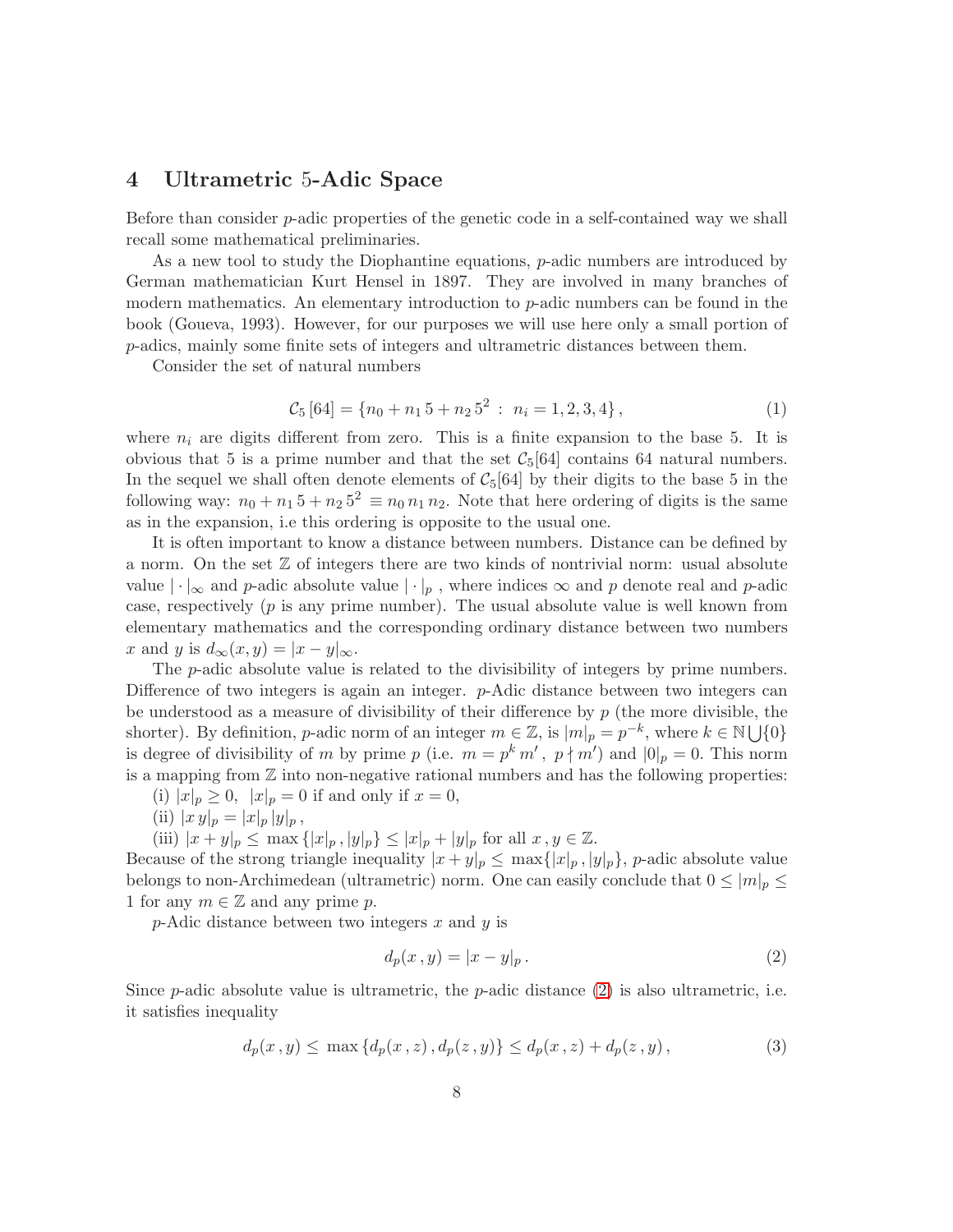where  $x, y$  and  $z$  are any three integers.

5-Adic distance between two numbers  $a, b \in C_5$  [64] is

$$
d_5(a, b) = |a_0 + a_1 5 + a_2 5^2 - b_0 - b_1 5 - b_2 5^2|_5,
$$
\n
$$
(4)
$$

where  $a_i, b_i \in \{1, 2, 3, 4\}$ . When  $a \neq b$  then  $d_5(a, b)$  may have three different values:

- $d_5(a, b) = 1$  if  $a_0 \neq b_0$ ,
- $d_5(a, b) = 1/5$  if  $a_0 = b_0$  and  $a_1 \neq b_1$ ,
- $d_5(a, b) = 1/5^2$  if  $a_0 = b_0$ ,  $a_1 = b_1$  and  $a_2 \neq b_2$ .

We see that the largest 5-adic distance between numbers is 1 and it is maximum  $p$ -adic distance on  $\mathbb{Z}$ . The smallest 5-adic distance on the space  $\mathcal{C}_5$  [64] is 5<sup>-2</sup>. Let us also note that 5-adic distance depends only on the first two digits of different numbers  $a, b \in C_5$  [64].

If we use real (standard) distance  $d_{\infty}(a, b) = |a_0 + a_1 5 + a_2 5^2 - b_0 - b_1 5 - b_2 5^2|_{\infty}$ , then third digits  $a_2$  and  $b_2$  would play more important role than those at the second position (i.e  $a_1$  and  $b_1$ ), and digits  $a_0$  and  $b_0$  are of the smallest importance. At real  $C_5[64]$  space distances are also discrete, but take values  $1, 2, \cdots, 93$ . The smallest real and the largest 5-adic distance are equal 1. While real distance describes metric of the ordinary physical space, this p-adic one may serve to describe ultrametricity of the information space.

Ultrametric space  $C_5[64]$  can be viewed as 16 quadruplets with respect to the smallest 5-adic distance, i.e. quadruplets contain 4 elements and 5-adic distance between any two elements within quadruplet is  $\frac{1}{25}$ . In other words, within each quadruplet elements have the first two digits equal and third digits are different.

With respect to 2-adic distance, the above quadruplets may be viewed as composed of two doublets:  $a = a_0 a_1 1$  and  $b = a_0 a_1 3$  make the first doublet, and  $c = a_0 a_1 2$  and  $d = a_0 a_1 4$  form the second one. 2-Adic distance between codons within each of these doublets is  $\frac{1}{2}$ , i.e.

$$
d_2(a, b) = |(3-1)5^2|_2 = \frac{1}{2}, \quad d_2(c, d) = |(4-2)5^2|_2 = \frac{1}{2},
$$
 (5)

because  $3-1=4-2=2$ . By this way ultrametric space  $C_5[64]$  of 64 elements is arranged into 32 doublets.

### 5 5-Adic Codon Space

It is not difficult to note that ultrametric space of numbers in  $C_5[64]$  and distribution of codons in Table 2 of the vertebrate mitochondrial code have some similarity. Already at the first glance, one can see that both have 64 elements and that there are quadruplets with equal the first two blocks of triples of letters and triples of digits.

Identifying appropriately nucleotides by digits, we obtain the corresponding ultrametric structure of the codon space in the vertebrate mitochondrial genetic code. We take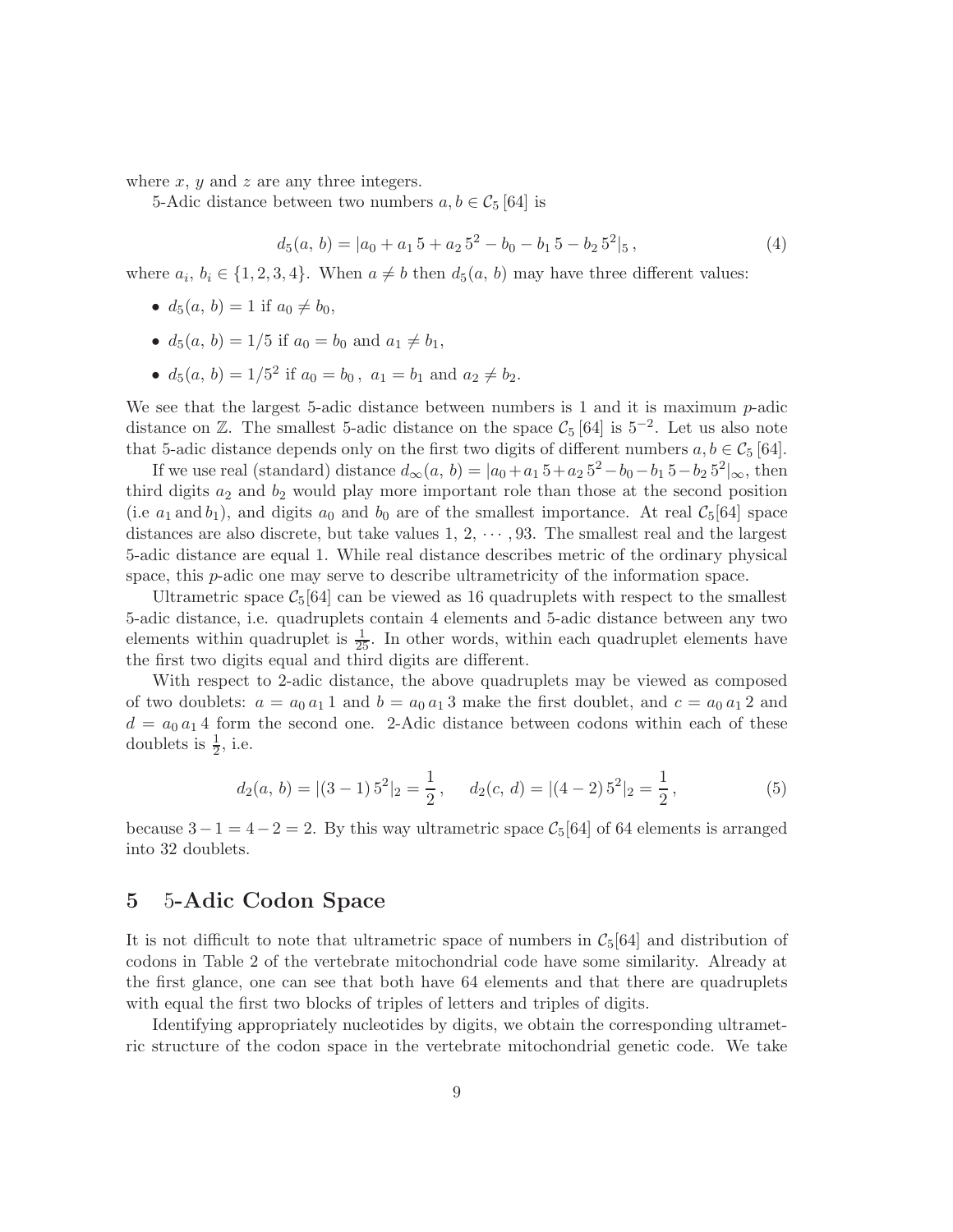the following assignments between nucleotides and digits in  $C_5[64]$ : C (cytosine) = 1, A  $(\text{adenine}) = 2$ , T  $(\text{thymine}) = U (\text{uracil}) = 3$ , G  $(\text{guanine}) = 4$ . Ordering 5-adic numbers in increasing way one obtains rearranged codon space and it is presented in Table 3. There is now evident one-to-one correspondence between codons in three-letter notation and three-digit  $n_0 n_1 n_2$  number representation of ultrametric space  $\mathcal{C}_5[64]$ .

The above introduced set  $C_5$  [64] endowed by p-adic distance we shall call p-adic codon space, i.e. elements of  $\mathcal{C}_5$  [64] are also codons denoted by  $n_0 n_1 n_2$ .

Let us now explore distances between codons and their role in formation of the genetic code degeneration.

To this end let us again turn to Table 3 as a representation of the  $\mathcal{C}_5$  [64] codon space. Namely, we observe that there are 16 quadruplets such that each of them has the same first two digits. Hence 5-adic distance between any two different codons within a quadruplet is

<span id="page-9-0"></span>
$$
d_5(a, b) = |a_0 + a_1 5 + a_2 5^2 - a_0 - a_1 5 - b_2 5^2|_5
$$
  
=  $|(a_2 - b_2) 5^2|_5 = |(a_2 - b_2)|_5 |5^2|_5 = 5^{-2}$ , (6)

because  $a_0 = b_0$ ,  $a_1 = b_1$  and  $|a_2 - b_2|_5 = 1$ . According to [\(6\)](#page-9-0) codons within every quadruplet are at the smallest distance, i.e. they are closest comparing to all other codons.

Since codons are composed of three ordered nucleotides, each of which is either a purine or a pyrimidine, it is natural to try to quantify similarity inside purines and pyrimidines, as well as distinction between elements from these two groups of nucleotides. Fortunately there is a tool, which is again related to the  $p$ -adics, and now it is 2-adic distance. One can easily see that 2-adic distance between pyrimidines C and U is  $d_2(1,3) = |3 - 1|_2 = 1/2$ as the distance between purines A and G, namely  $d_2(2, 4) = |4 - 2|_2 = 1/2$ . However 2-adic distance between C and A or G as well as distance between U and A or G is 1 (i.e. maximum).

One can now look at Table 3 as a system of 32 doublets. Thus 64 codons are clustered by a very regular way into 32 doublets. Each of 21 subjects (20 amino acids and 1 termination signal) is coded by one, two or three doublets. In fact, there are two, six and twelve amino acids coded by three, two and one doublet, respectively. Residual two doublets code termination signal.

Note that 2 doublets code 2 amino acids (Ser and Leu) which are already coded by 2 quadruplets, thus amino acids Serine and Leucine are coded by 6 codons (3 doublets).

To have a more complete picture of the genetic code it is useful to consider possible distances between codons of different quadruplets as well as between different doublets. Also, we introduce distance between quadruplets or between doublets, especially when distances between their codons have the same value. Thus 5-adic distance between any two quadruplets in the same column is 1/5, while such distance between other quadruplets is 1. 5-Adic distance between doublets coincides with distance between quadruplets, and this distance is  $\frac{1}{5^2}$  when doublets are within the same quadruplet.

The 2-adic distances between codons, doublets and quadruplets are more complex. There are three basic cases: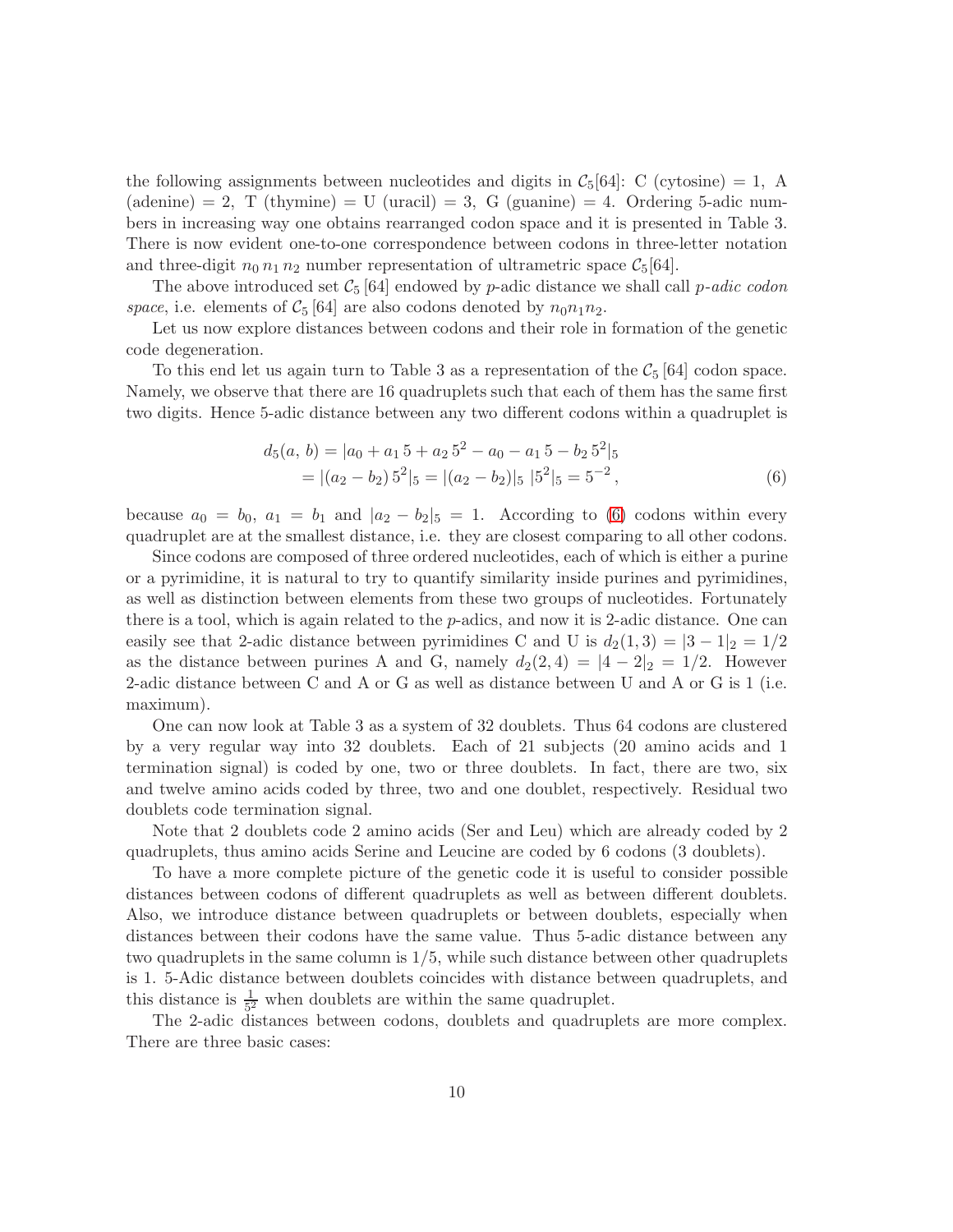- codons differ only in one digit,
- codons differ in two digits,
- codons differ in all three digits.

In the first case, 2-adic distance can be  $\frac{1}{2}$  or 1 depending whether difference between digits is 2 or not, respectively.

Let us now look at 2-adic distances between doublets coding Leucine and also between doublets coding Serine. These are two cases of amino acids coded by three doublets. One has the following distances:

- $d_2(332, 132) = d_2(334, 134) = \frac{1}{2}$  for Leucine,
- $d_2(311, 241) = d_2(313, 243) = \frac{1}{2}$  for Serine.

If we use usual distance between codons, instead of p-adic one, then we would observe that two synonymous codons are very far (at least 25 units), and that those which are close code different amino acids. Thus we conclude that not usual metric but ultrametric is inherent to codon space.

How degeneracy of the genetic code is connected with  $p$ -adic distances between codons? The answer is in the following basic p-adic degeneracy principle: Amino acids are coded by doublets of codons, where a doublet contains two nucleotides of the smallest  $(\frac{1}{5})$  $\frac{1}{5}$ ) 5-adic distance and  $\frac{1}{2}$  2-adic distance. Here p-adic distance plays a role of similarity: the closer, the more similar. Taking into account the standard genetic code, there is a slight violation of this principle. Now it is worth noting that in modern particle physics just broken of the fundamental gauge symmetry gives its standard model. There is a sense to introduce a new principle (let us call it **reality principle**): Reality is realization of some broken fundamental principles. It seems that this principle is valid not only in physics but also in all sciences. In this context modern genetic code, especially the standard genetic code, is an evolutionary broken the above p-adic degeneracy principle.

Let us now turn to Table 2. We observe that this table can be regarded as a big rectangle divided into 16 equal smaller rectangles: 8 of them are quadruplets which oneto-one correspond to 8 amino acids, and other 8 rectangles are divided into 16 doublets coding 14 amino acids and termination (stop) signal (by two doublets at different places). However there is no manifest symmetry in distribution of these quadruplets and doublets.

In order to get a symmetry we have rewritten this standard table into new one by rearranging 16 rectangles. As a result we obtained Table 3 which exhibits a symmetry with respect to the distribution of codon quadruplets and codon doublets. Namely, in our table quadruplets and doublets form separately two figures, which are symmetric with respect to the mid vertical line (a left-right symmetry), i.e. they are invariant under interchange  $C \leftrightarrow G$  and  $A \leftrightarrow U$  at the first position in codons at all horizontal lines. The observed left-right symmetry is now invariance under the corresponding transformations  $1 \leftrightarrow 4$  and  $2 \leftrightarrow 3$ . In other words, at each horizontal line one can perform *doublet*  $\leftrightarrow$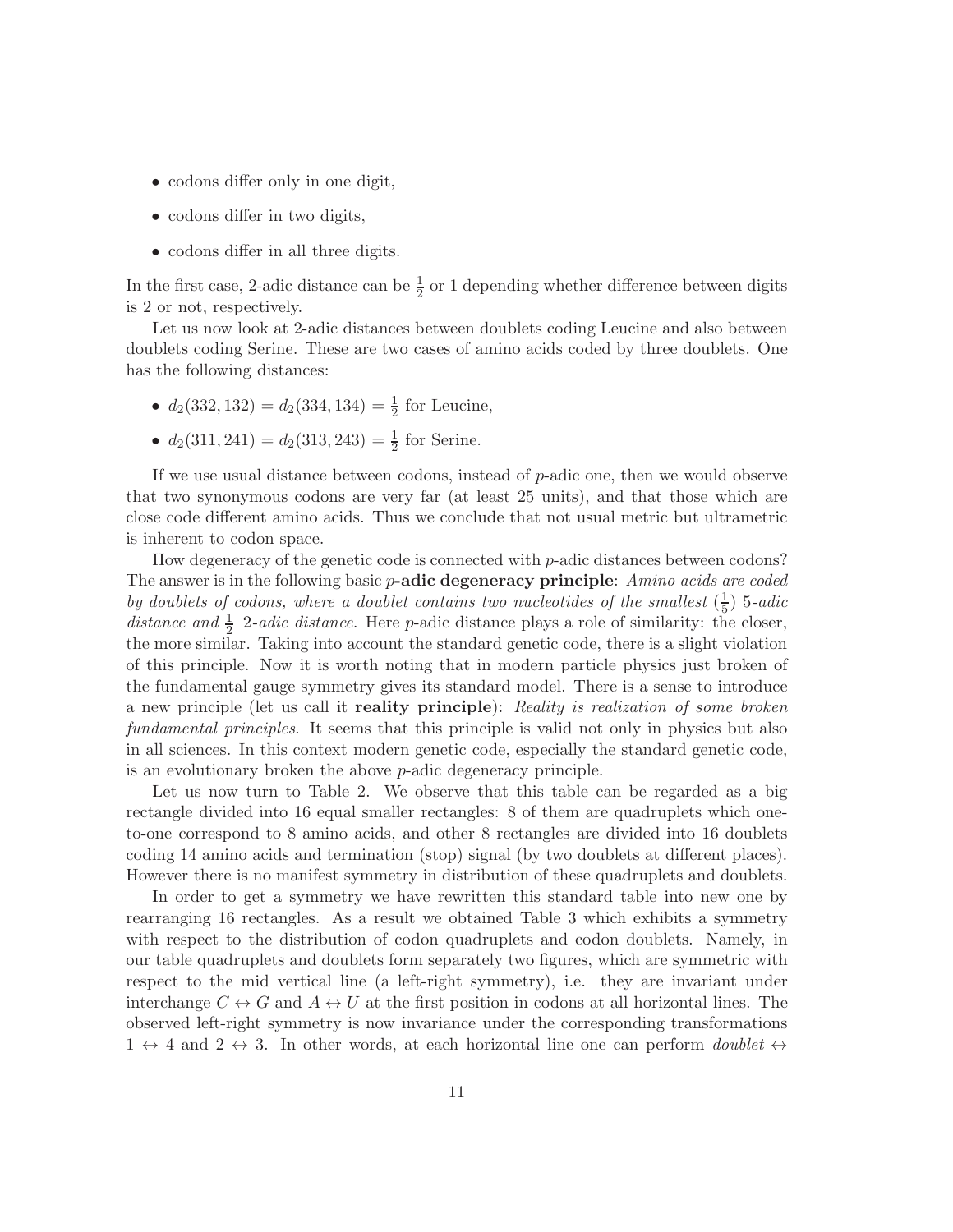| 111 | CCC          | Pro             | 211 | ACC        | Thr         | 311 | <b>UCC</b>   | Ser             | 411 | GCC        | Ala |
|-----|--------------|-----------------|-----|------------|-------------|-----|--------------|-----------------|-----|------------|-----|
| 112 | CCA          | Pro             | 212 | ACA        | Thr         | 312 | UCA          | Ser             | 412 | GCA        | Ala |
| 113 | CCU          | Pro             | 213 | ACU        | Thr         | 313 | UCU          | Ser             | 413 | GCU        | Ala |
| 114 | CCG          | Pro             | 214 | ${ACG}$    | Thr         | 314 | $_{\rm UCG}$ | Ser             | 414 | GCG        | Ala |
|     |              |                 |     |            |             |     |              |                 |     |            |     |
| 121 | CAC          | His             | 221 | AAC        | Asn         | 321 | <b>UAC</b>   | Tyr             | 421 | GAC        | Asp |
| 122 | CAA          | G <sub>ln</sub> | 222 | AAA        | Lys         | 322 | UAA          | Ter             | 422 | GAA        | Glu |
| 123 | CAU          | His             | 223 | AAU        | Asn         | 323 | UAU          | Tyr             | 423 | GAU        | Asp |
| 124 | CAG          | G <sub>ln</sub> | 224 | AAG        | Lys         | 324 | UAG          | Ter             | 424 | GAG        | Glu |
|     |              |                 |     |            |             |     |              |                 |     |            |     |
| 131 | CUC          | Leu             | 231 | AUC        | <b>T</b> le | 331 | UUC          | Phe             | 431 | GUC        | Val |
| 132 | CUA          | Leu             | 232 | AUA        | Met         | 332 | UUA          | Leu             | 432 | <b>GUA</b> | Val |
| 133 | <b>CUU</b>   | Leu             | 233 | AUU        | <b>Ile</b>  | 333 | UUU          | Phe             | 433 | GUU        | Val |
| 134 | <b>CUG</b>   | Leu             | 234 | AUG        | Met         | 334 | UUG          | Leu             | 434 | GUG        | Val |
|     |              |                 |     |            |             |     |              |                 |     |            |     |
| 141 | $\rm CGC$    | Arg             | 241 | AGC        | Ser         | 341 | <b>UGC</b>   | C <sub>ys</sub> | 441 | GGC        | Gly |
| 142 | $_{\rm CGA}$ | Arg             | 242 | <b>AGA</b> | Ter         | 342 | <b>UGA</b>   | <b>Trp</b>      | 442 | GGA        | Gly |
| 143 | CGU          | Arg             | 243 | $\rm{AGU}$ | Ser         | 343 | UGU          | C <sub>ys</sub> | 443 | GGU        | Gly |
| 144 | CGG          | Arg             | 244 | AGG        | Ter         | 344 | $_{\rm UGG}$ | Trp             | 444 | GGG        | Gly |

Table 3. The p-adic vertebrate mitochondrial genetic code.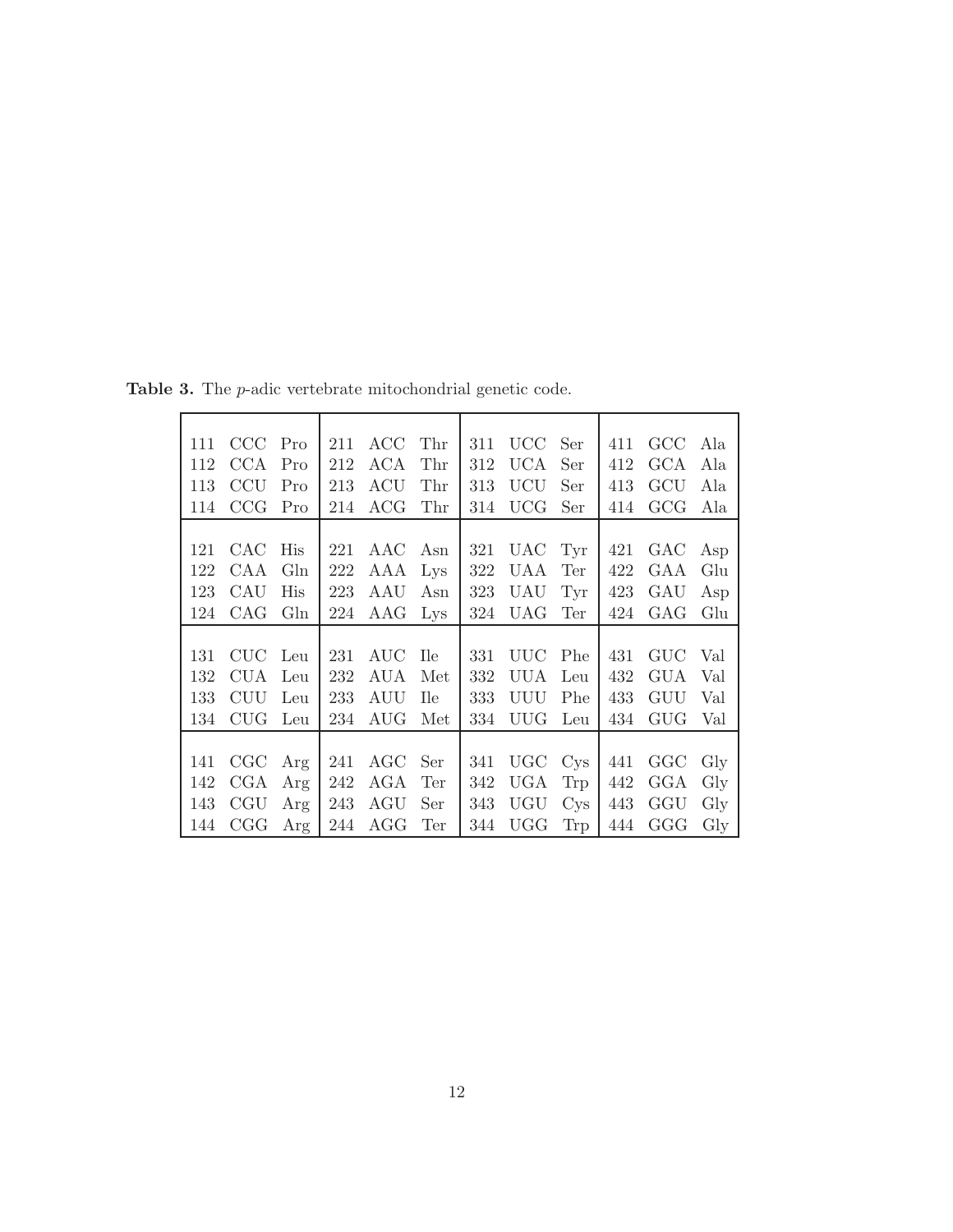| Proline   | Threonine<br>21                           | 31 Serine     | Alanine<br>41 |
|-----------|-------------------------------------------|---------------|---------------|
| Histidine | Asparagine                                | 32 Tyrosine   | 42            |
| 12        | 22                                        |               | Aspartate     |
| Leucine   | Isoleucine                                | Phenynalanine | Valine        |
| 13        | 23                                        | 33            | 43            |
| Arginine  | 24 Lysine                                 | Cysteine      | Glycine       |
| 14        |                                           | 34            | 44            |
| Glutamine | Methionine<br>$\mathcal{D}_{\mathcal{L}}$ | 3 Tryptophan  | Glutamate     |

Table 4. 20 standard amino acids with assigned corresponding numbers.

doublet and quadruplet  $\leftrightarrow$  quadruplet interchange around vertical midline. Recall that also DNA is symmetric under simultaneous interchange of complementary nucleotides  $C \leftrightarrow G$ and  $A \leftrightarrow T$  between its strands. All doublets in this table form a nice figure which looks like letter T.

Note that the above invariance leaves also unchanged polarity and hydrophobicity of the corresponding amino acids in all but three cases: Asn  $\leftrightarrow$  Tyr, Arg  $\leftrightarrow$  Gly, and Ser  $\leftrightarrow$ Cys.

It is also worth noting that four nucleotides are related to prime number 5 by their correspondence to the four nonzero digits  $(1, 2, 3, 4)$  of  $p = 5$ . It is unappropriate to use the digit 0 for a nucleotide because it leads to non-uniqueness in representation of the codons by natural numbers. For example,  $123 = 123000$  as numbers, but 123 would represent one and 123000 two codons. This is also a reason why we do not use 4-adic representation for codons, since it would contain a nucleotide presented by digit 0. One can use 0 as a digit to denote absence of any nucleotide.

# 6 5-Adic Amino Acids Space

At Table 4 we assigned numbers  $x_0x_1 \equiv x_0 + x_15$  to 16 amino acids which are assumed to be present in dinucleotide coding epoch, and  $x_0 = 1, 2, 3, 4$  is attached to four late amino acids which were added during trinucleotide coding. Having these 5-adic numbers for amino acids one can consider distance between codons and amino acids: there are 23 codon doublets which are at  $\frac{1}{25}$  5-adic distance with the corresponding 15 amino acids, i.e. these codons within doublets and related amino acids are at the same 5-adic distance.

### 7 Possible Evolution of the Genetic Code

There are two types of evolution of the genetic code: 1) evolution of the codon space and 2) evolution of amino acids sector with fixed trinucleotide codon space. We shall discuss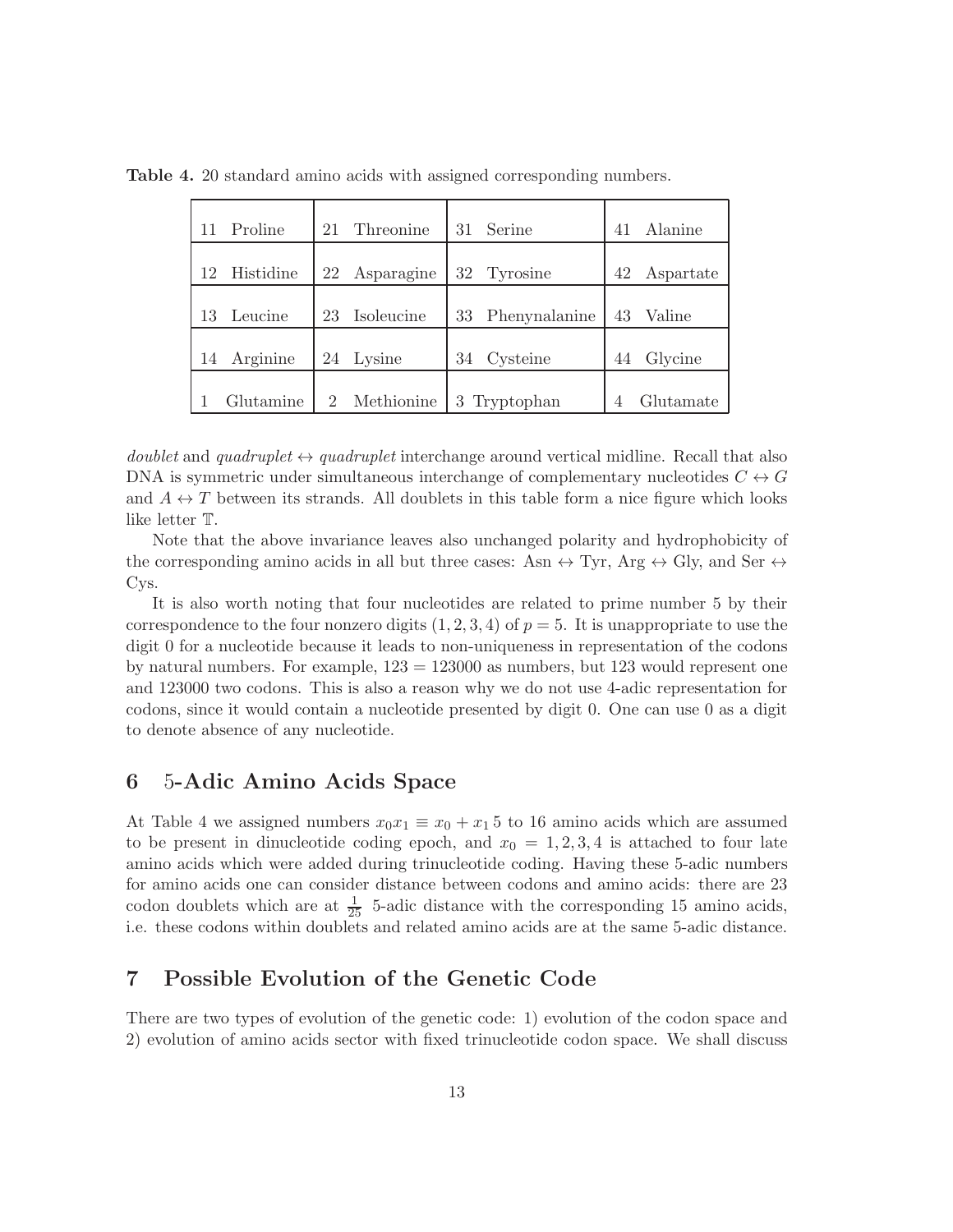mainly the first type of evolution.

The origin and early evolution of the genetic code are among the most interesting and important investigations related to the origin and evolution of the life. However, since there are no concrete fossils from that early period, it gives rise to many speculations. Nevertheless, one can hope that some of the hypotheses may be tested looking for the corresponding traces in the contemporary genomes.

It seems natural to consider biological evolution as an adaptive development of simpler living systems to more complex ones. Namely, living organisms are open systems in permanent interaction with environment. Thus the evolution can be modelled by a system with given initial conditions and guided by some internal rules taking into account environmental factors.

We are going now to conjecture on the evolution of the genetic code using our p-adic approach to the codon space, and assuming that preceding codes used simpler codons and older amino acids.

Consider general p-adic codon space  $\mathcal{C}_5 \left[ (p-1)^m \right]$  which has two parameters: p - related to  $p-1$  building blocks, and  $m$  - multiplicity of the building blocks in codons. Then

- Case  $\mathcal{C}_2$  [1] is a trivial one and useless for a primitive code.
- Case  $C_3[2^m]$  with  $m=1,2,3$  does not seem to be realistic.
- Case  $\mathcal{C}_5\left[4^m\right]$  with  $m=1,2,3$  offers a possible pattern to consider evolution of the genetic code. Namely, the codon space could evolve in the following way:  $\mathcal{C}_5$  [4]  $\rightarrow$  $\widetilde{\mathcal{C}}_5\left[4^2\right] \to \mathcal{C}_5\left[4^3\right] = \widetilde{\mathcal{C}}_5\left[64\right].$

According to Table 5 the primary code, containing codons in the single nucleotide form (C, A, U, G), encoded the first four amino acids (see Table 6): Gly, Ala, Asp and Val. From the last column of Table 4 we conclude that the connection between digits and amino acids is:  $1 \rightarrow Ala, 2 \rightarrow Asp, 3 \rightarrow Val, 4 \rightarrow Gly$ . In the primary code these digits occupied the first position in the 5-adic expansion (Table 5), and at the next step, i.e.  $\mathcal{C}_5\left[4\right] \rightarrow \mathcal{C}_5\left[4^2\right]$ , they moved to the second position adding digits 1, 2, 3, 4 in front of each of them.

In  $\mathcal{C}_5$  [4<sup>2</sup>] one has 16 dinucleotide codons which can code up to 16 new amino acids. Addition of the digit 4 in front of already existing codons 1, 2, 3, 4 leaves their meaning unchanged, i.e.  $41 \rightarrow Ala$ ,  $42 \rightarrow Asp$ ,  $43 \rightarrow Val$ ,  $44 \rightarrow Gly$ . Adding digits 3, 2, 1 in front of the primary  $1, 2, 3, 4$  codons one obtains 12 possibilities for coding some new amino acids. To decide which amino acid was encoded by which of 12 dinucleotide codons, we use as a criterion their immutability in the trinucleotide coding on the  $\mathcal{C}_5$  [4<sup>3</sup>] space. This criterion assumes that amino acids encoded earlier are more fixed than those encoded later. According to this criterion we decide in favor of the first row in each rectangle of Table 3 and result is presented in Table 7.

Transition from dinucleotide to trinucleotide codons occurred by attaching nucleotides 1, 2, 3, 4 at the third position, i. e. behind each dinucleotide. By this way one obtains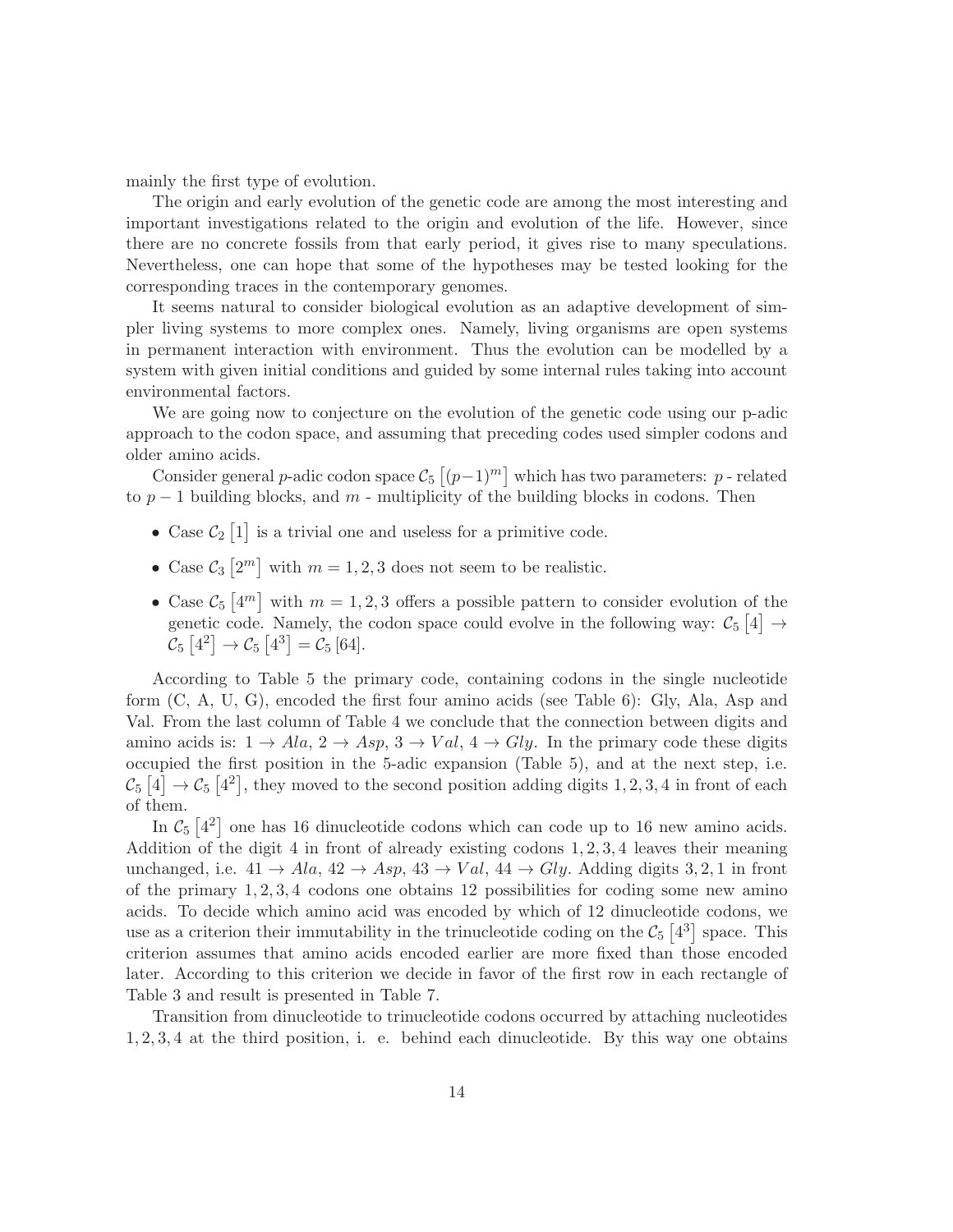| 000 | $100 \text{ C}$ | $200 \text{ A}$ | 300 U   | $400 \text{ G}$ |
|-----|-----------------|-----------------|---------|-----------------|
|     |                 |                 |         |                 |
| 010 | 110 CC          | $210$ AC        | 310 UC  | 410 GC          |
| 020 | 120 CA          | 220 AA          | 320 UA  | 420 GA          |
| 030 | 130 CU          | 230 AU          | 330 UU  | 430 GU          |
| 040 | 140 CG          | 240 AG          | 340 UG  | 440 GG          |
|     |                 |                 |         |                 |
| 001 | 101             | 201             | 301     | 401             |
|     |                 |                 |         |                 |
| 011 | 111 CCC         | 211 ACC         | 311 UCC | 411 GCC         |
| 021 | 121 CAC         | 221 AAC         | 321 UAC | 421 GAC         |
| 031 | 131 CUC         | 231 AUC         | 331 UUC | 431 GUC         |
| 041 | 141 CGC         | 241 AGC         | 341 UGC | 441 GGC         |
|     |                 |                 |         |                 |
| 002 | 102             | 202             | 302     | 402             |
|     |                 |                 |         |                 |
| 012 | 112 CCA         | 212 ACA         | 312 UCA | 412 GCA         |
| 022 | 122 CAA         | 222 AAA         | 322 UAA | 422 GAA         |
| 032 | 132 CUA         | 232 AUA         | 332 UUA | 432 GUA         |
| 042 | 142 CGA         | 242 AGA         | 342 UGA | 442 GGA         |
|     |                 |                 |         |                 |
| 003 | 103             | 203             | 303     | 403             |
|     |                 |                 |         |                 |
| 013 | 113 CCU         | 213 ACU         | 313 UCU | 413 GCU         |
| 023 | 123 CAU         | 223 AAU         | 323 UAU | 423 GAU         |
| 033 | 133 CUU         | 233 AUU         | 333 UUU | 433 GUU         |
| 043 | 143 CGU         | 243 AGU         | 343 UGU | 443 GGU         |
|     |                 |                 |         |                 |
| 004 | 104             | 204             | 304     | 404             |
|     |                 |                 |         |                 |
| 014 | 114 CCG         | 214 ACG         | 314 UCG | 414 GCG         |
| 024 | 124 CAG         | 224 AAG         | 324 UAG | 424 GAG         |
| 034 | 134 CUG         | 234 AUG         | 334 UUG | 434 GUG         |
| 044 | 144 CGG         | 244 AGG         | 344 UGG | 444 GGG         |

Table 5. 5-Adic system including digit 0, and containing single nucleotide, dinucleotide and trinucleotide codons.

Ignoring numbers which contain digit 0 in front of any 1, 2, 3 or 4, one has one-to-one correspondence between 1-digit, 2-digits, 3-digits numbers and single nucleotides, dinucleotides, trinucleotides, respectively. It seems that evolution of codons has followed transitions: single nucleotides  $\rightarrow$  dinucleotides  $\rightarrow$  trinucleotides.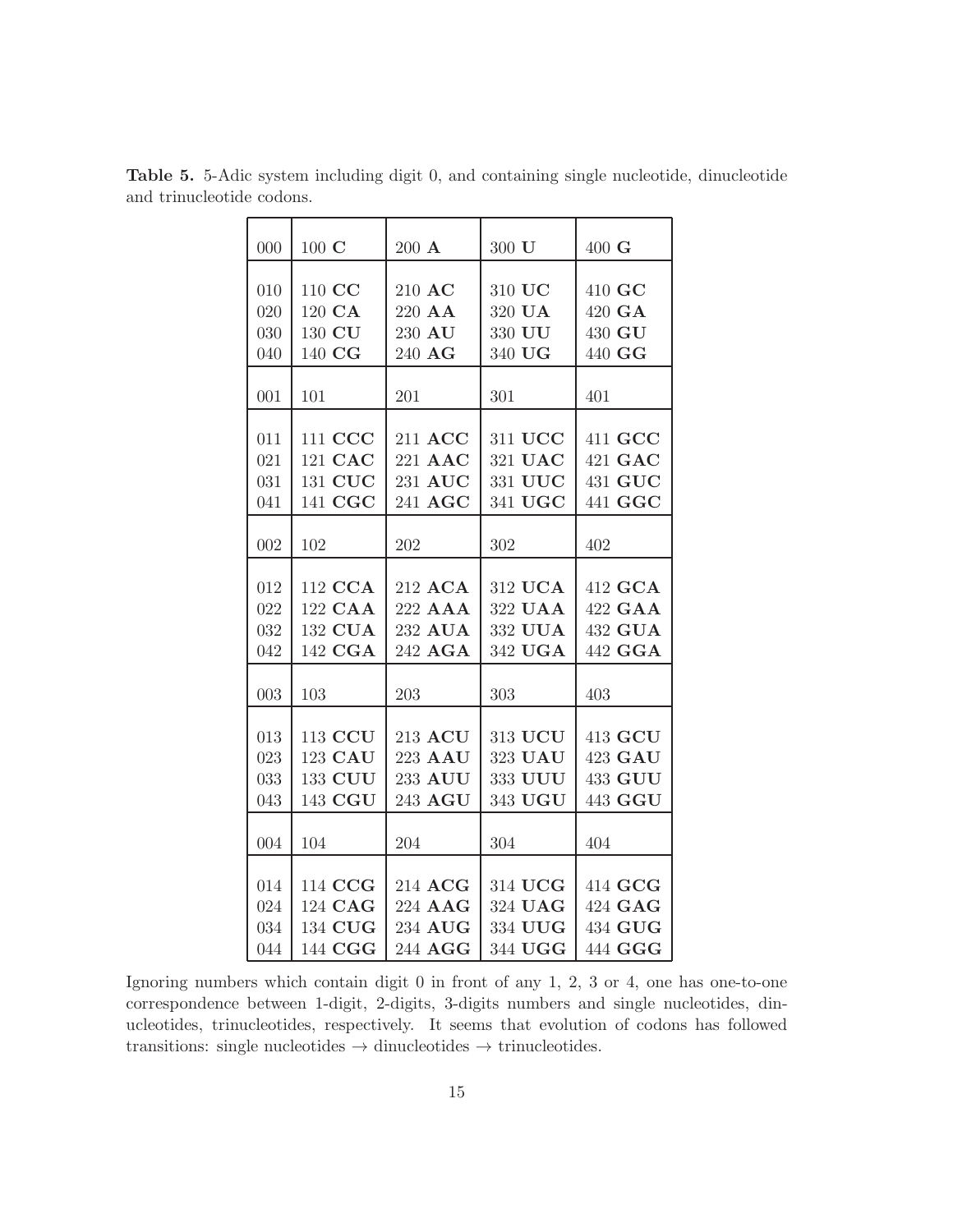| $(1)$ Gly  | $(2)$ Ala  | $(3)$ Asp  | $(4)$ Val  |
|------------|------------|------------|------------|
|            |            |            |            |
| $(5)$ Pro  | $(6)$ Ser  | $(7)$ Glu  | $(8)$ Leu  |
|            |            |            |            |
| $(9)$ Thr  | $(10)$ Arg | $(11)$ Ile | $(12)$ Gln |
|            |            |            |            |
| $(13)$ Asn | $(14)$ His | $(15)$ Lys | $(16)$ Cys |
|            |            |            |            |
| $(17)$ Phe | $(18)$ Tyr | $(19)$ Met | $(20)$ Trp |

Table 6. Temporal appearance of the 20 standard amino acids (Trifonov, 2004).

**Table 7.** The dinucleotide genetic code based on the *p*-adic codon space  $C_5[4^2]$ .

|  |  | 11 CC Pro 21 AC Thr 31 UC Ser 41 GC Ala |  |  |  |
|--|--|-----------------------------------------|--|--|--|
|  |  | 12 CA His 22 AA Asn 32 UA Tyr 42 GA Asp |  |  |  |
|  |  | 13 CU Leu 23 AU Ile 33 UU Phe 43 GU Val |  |  |  |
|  |  | 14 CG Arg 24 AG Ser 34 UG Cys 44 GG Gly |  |  |  |

Note that this code encodes 15 amino acids without stop codon, but encodes Serine twice.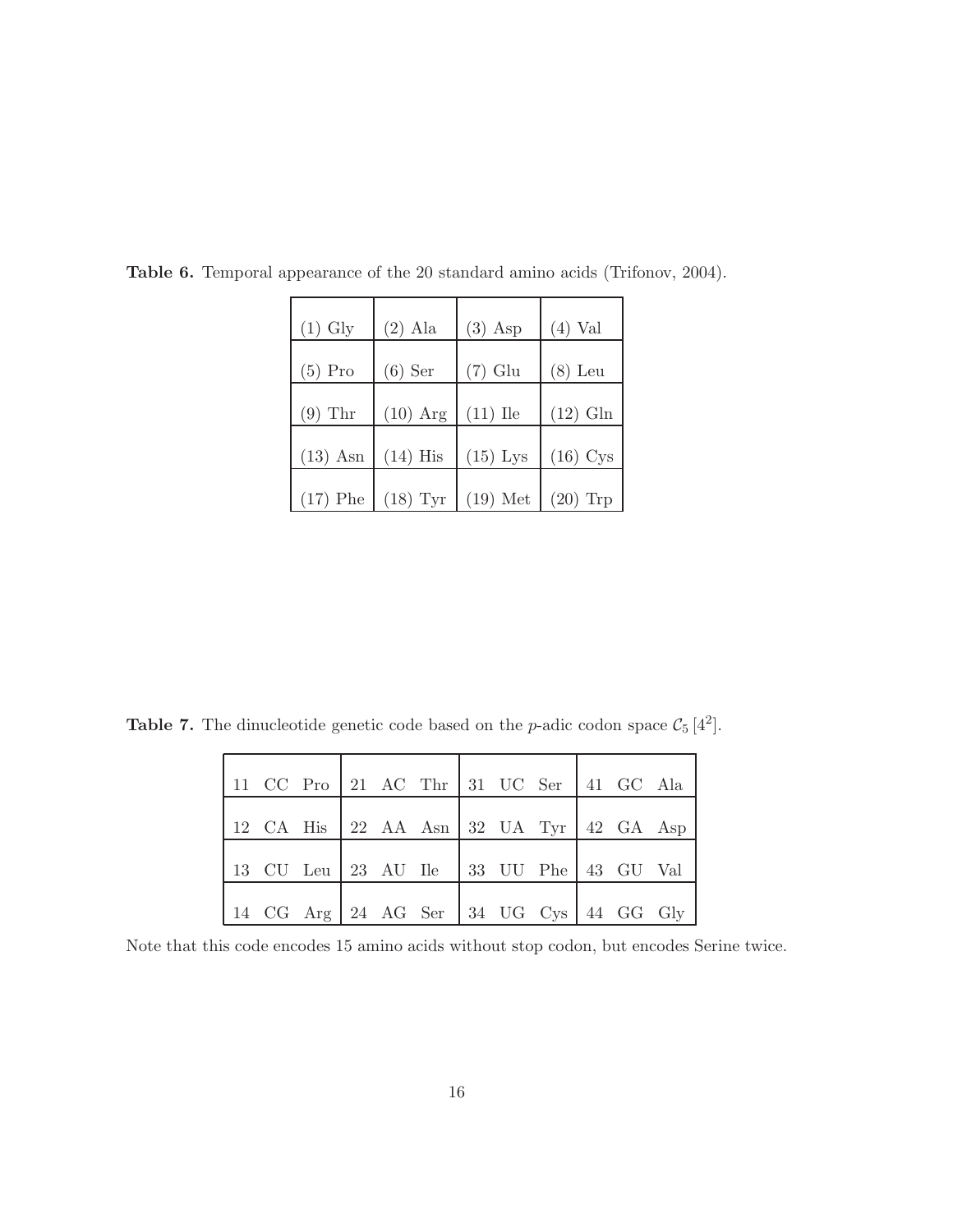new codon space  $\mathcal{C}_5$  [4<sup>3</sup>] =  $\mathcal{C}_5$  [64], which is significantly enlarged and provides a pattern to generate known genetic codes. This codon space  $C_5$  [64] gives possibility to realize at least three general properties of the modern code:

(i) encoding of more than 16 amino acids,

- (ii) diversity of codes,
- (iii) stability of the gene expression.

Let us give some relevant clarifications.

(i) For functioning of contemporary living organisms it is necessary to code at least 20 standard (Table 1) and 2 non-standard amino acids (selenocysteine and pyrrolysine). Probably these 22 amino acids are also sufficient building units for biosynthesis of all necessary contemporary proteins. While  $\mathcal{C}_5[4^2]$  is insufficient, the codon space  $\mathcal{C}_5[4^3]$ offers approximately three codons per one amino acid.

(ii) The standard code was deciphered around 1966 and was thought to be universal, i. e., common to all organisms. When the human mitochondrial code was discovered in 1979, it gave rise to believe that the code is not frozen and that there are also some other codes which are mutually different. According to later evidences, one can say that there are about 20 slightly different mitochondrial and nuclear codes (for a review, see (Knight et al., 2001; Osawa et al., 1992) and references therein). Different codes have some codons with different meaning. So, in the standard genetic code there are the following changes in Table 3:

- 232 (AUA): Met  $\rightarrow$  Ile,
- 242 (AGA) and 244 (AGG): Ter  $\rightarrow$  Arg,
- 342 (UGA): Trp  $\rightarrow$  Ter.

(iii) Each of the 20 codes is degenerate and degeneration provides their stability against possible mutations. In other words, degeneration helps to minimize codon errors.

Genetic codes based on single nucleotide and dinucleotide codons were mainly directed to code amino acids with rather different properties. This may be the reason why amino acids Glu and Gln are not coded in dinucleotide code (Table 7), because they are similar to Asp and Asn, respectively. However, to become almost optimal, trinucleotide codes have taken into account structural and functional similarities of amino acids.

We presented here a hypothesis on the genetic code evolution taking into account possible codon evolution, from 1-nucleotide to 3-nucleotide, and amino acids temporal appearance. This scenario may be extended to the cell evolution, which probably should be considered as a coevolution of all its main ingredients (for an early idea of the coevolution, see (Wong, 1975)).

# 8 Concluding Remarks

There are two aspects of the genetic code related to: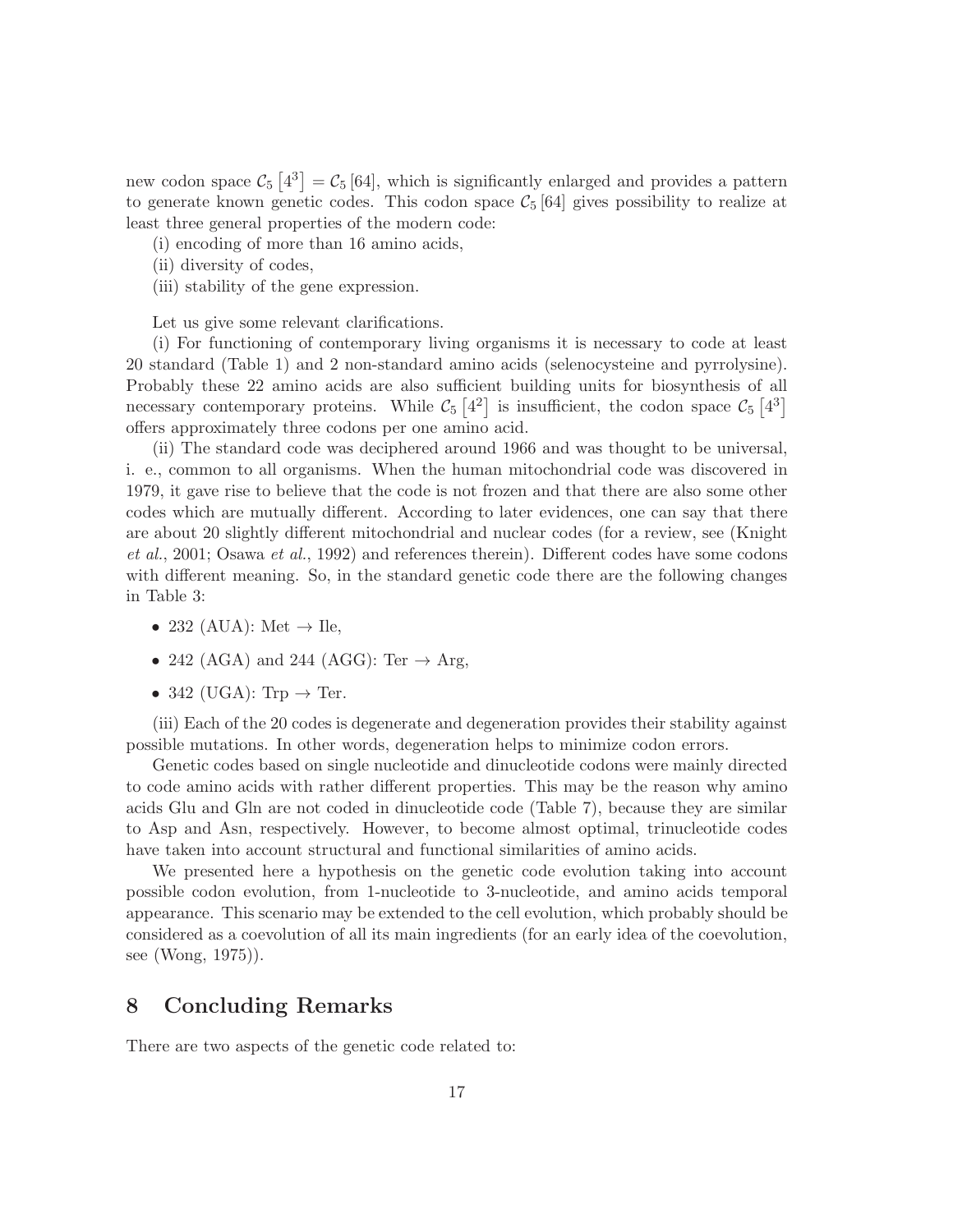- (i) multiplicity of codons which code the same amino acid,
- (ii) concrete assignment of codon multiplets to particular amino acids.

The above presented p-adic approach gives quite satisfactory description of the aspect (i). Ultrametric behavior of p-adic distances between elements of the  $\mathcal{C}_5$  [64] codon space radically differs from the usual ones. Quadruplets and doublets of codons have natural explanation within 5-adic and 2-adic nearness. Degeneracy of the genetic code in the form of doublets, quadruplets and sextuplets is direct consequence of p-adic ultrametricity between codons. p-Adic  $C_5$  [64] codon space is our theoretical pattern to consider all variants of the genetic code: some codes are direct representation of  $C_5$  [64] and the others are its slight evolutional modifications.

(ii) Which amino acid corresponds to which doublet of codons? An answer to this question should be expected from connections between physicochemical properties of amino acids and anticodons. Namely, enzyme aminoacyl-tRNA synthetase links specific tRNA anticodon and related amino acid. Thus there is no direct interaction between amino acids and trinucleotide codons, as it was believed for some time in the past. However, from our p-adic analysis follows that at an epoch of dinucleotide codons connection of codons and amino acids should be direct. Namely, at that time  $p$ -adic distance between dinucleotide codons and some amino acids was zero.

Note that there are in general 4! ways to assign digits  $1, 2, 3, 4$  to nucleotides C, A, U, G. After an analysis of all 24 possibilities, we have taken  $C = 1$ ,  $A = 2$ ,  $U = T = 3$ ,  $G = 4$  as a quite appropriate choice. In addition to various properties already presented in this paper it exhibits also complementarity of nucleotides in the DNA double helix by relation  $C + G = A + T = 5$ .

One can express many above considerations of p-adic information theory in linguistic terms and investigate possible linguistic aspects.

In this paper we have employed  $p$ -adic distances to measure similarity between codons, which have been used to describe degeneracy of the genetic code and to propose its evolution. It is worth noting that in other contexts p-adic distances can be interpreted in quite different meanings. For example, 3-adic distance between cytosine and guanine is  $d_3(1,4) = \frac{1}{3}$ , and between adenine and thymine  $d_3(2,3) = 1$ . This 3-adic distance seems to be natural to relate to hydrogen bonds between complements in DNA double helix: the smaller distance, the stronger hydrogen bond. Recall that C-G and A-T are bonded by 3 and 2 hydrogen bonds, respectively.

The translation of codon sequences into proteins is highly an information-processing phenomenon. p-Adic information modelling presented in this paper offers a new approach to systematic investigation of ultrametric aspects of DNA and RNA sequences, the genetic code and the world of proteins. It can be embedded in computer programs to explore p-adic side of the genome and related subjects.

The above considerations and obtained results may be viewed as contribution to foundation of p-adic theory of the genetic code, but also to theory of p-adic information.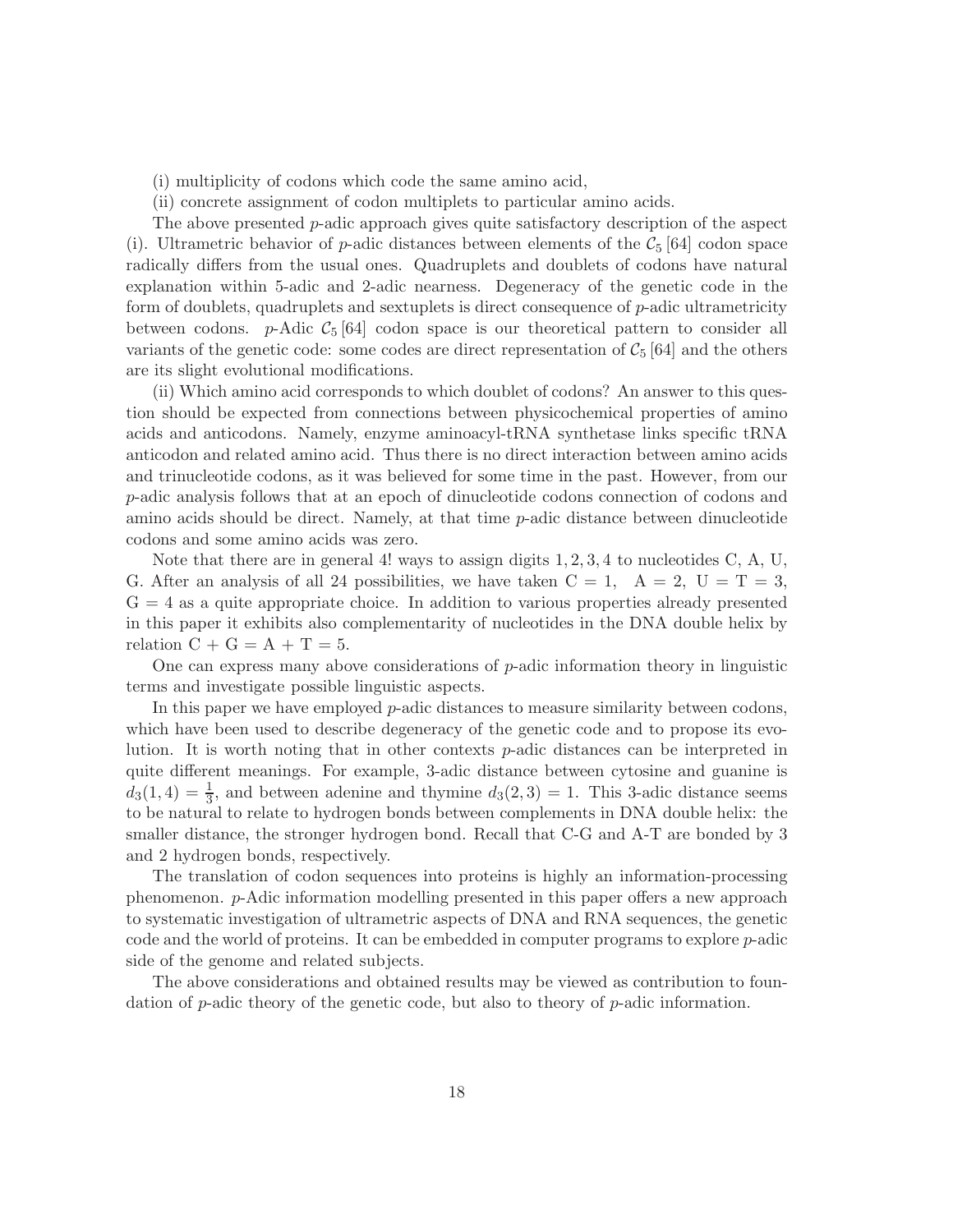# Acknowledgements

The work on this paper was partially supported by the Ministry of Education and Science, Serbia, contracts 173052 and 174012. The author would like to thank Alexandra Yu. Dragovich and Miloje Rakočević for fruitful discussions of various aspects of the genetic code. The author also appreciate activity of Sultan Tarlaci, Chief-Editor, and Tidjani Negadi, editor of this issue, on edition of the special issue of the journal NeuroQuantology devoted to the modern developments in understanding the genetic code and related topics.

### References

Avetisov VA, Bikulov AKh, Kozyrev SV and Osipov VA. p-Adic Models of Ultrametric Diffusion Constrained by Hierarchical Energy Landscape. J Phys A: Math Gen 2002; 35 (2): 177–189. [arXiv:cond-mat/0106506.](http://arxiv.org/abs/cond-mat/0106506)

Bashford JD, Tsohantjis I and Jarvis PD. Codon and Nucleotide Assignments in a Supersymmetric Model of the Genetic Code. Phys Lett A 1997; 233: 481–488.

Brekke L and Freund PGO. p-Adic Numbers in Physics. Phys Reports 1993; 233: 1–66.

Crick F. The Origin of the Genetic Code. J Mol Biol 1968; 38: 367–379.

Dragovich B. p-Adic and Adelic Quantum Mechanics. Proc VA Steklov Inst Math 2004; 245: 72–85. [arXiv:hep-th/0312046.](http://arxiv.org/abs/hep-th/0312046)

Dragovich B. p-Adic and Adelic Cosmology: p-Adic Origin of Dark Energy and Dark Matter. p-Adic Mathematical Physics. AIP Conference Proceedings 2006; 826: 25–42. [arXiv:hep-th/0602044.](http://arxiv.org/abs/hep-th/0602044)

Dragovich B. Genetic Code and Number Theory. To apper in book "Modern Topics in Science". [arXiv:0911.4014v](http://arxiv.org/abs/0911.4014)1 [q-bio.OT]

Dragovich B and Dragovich A. p-Adic Degeneracy of the Genetic Code. SFIN A 2007; 20 (1): 179–188. [arXiv:0707.0764v](http://arxiv.org/abs/0707.0764)1[q-bio.GN].

Dragovich B and Dragovich A. A p-Adic Model of DNA Sequence and Genetic Code. p-Adic Numbers, Ultrametric Analysis and Applications 2009; 1 (1): 34–41. [arXiv:q-bio.GN/0607018v](http://arxiv.org/abs/q-bio/0607018)1.

Dragovich B and Dragovich A. p-Adic Modelling of the Genome and the Genetic Code. Computer Journal 2010; 53 (4): 432–442. [arXiv:0707.3043v](http://arxiv.org/abs/0707.3043)1 [q-bio.OT].

Dragovich B, Khrennikov AYu, Kozyrev SV and Volovich IV. On p-Adic Mathematical Physics. p-Adic Numbers, Ultrametric Analysis and Applications 2009; 1 (1): 1–17. [arXiv:0904.4205v](http://arxiv.org/abs/0904.4205)1[math-ph].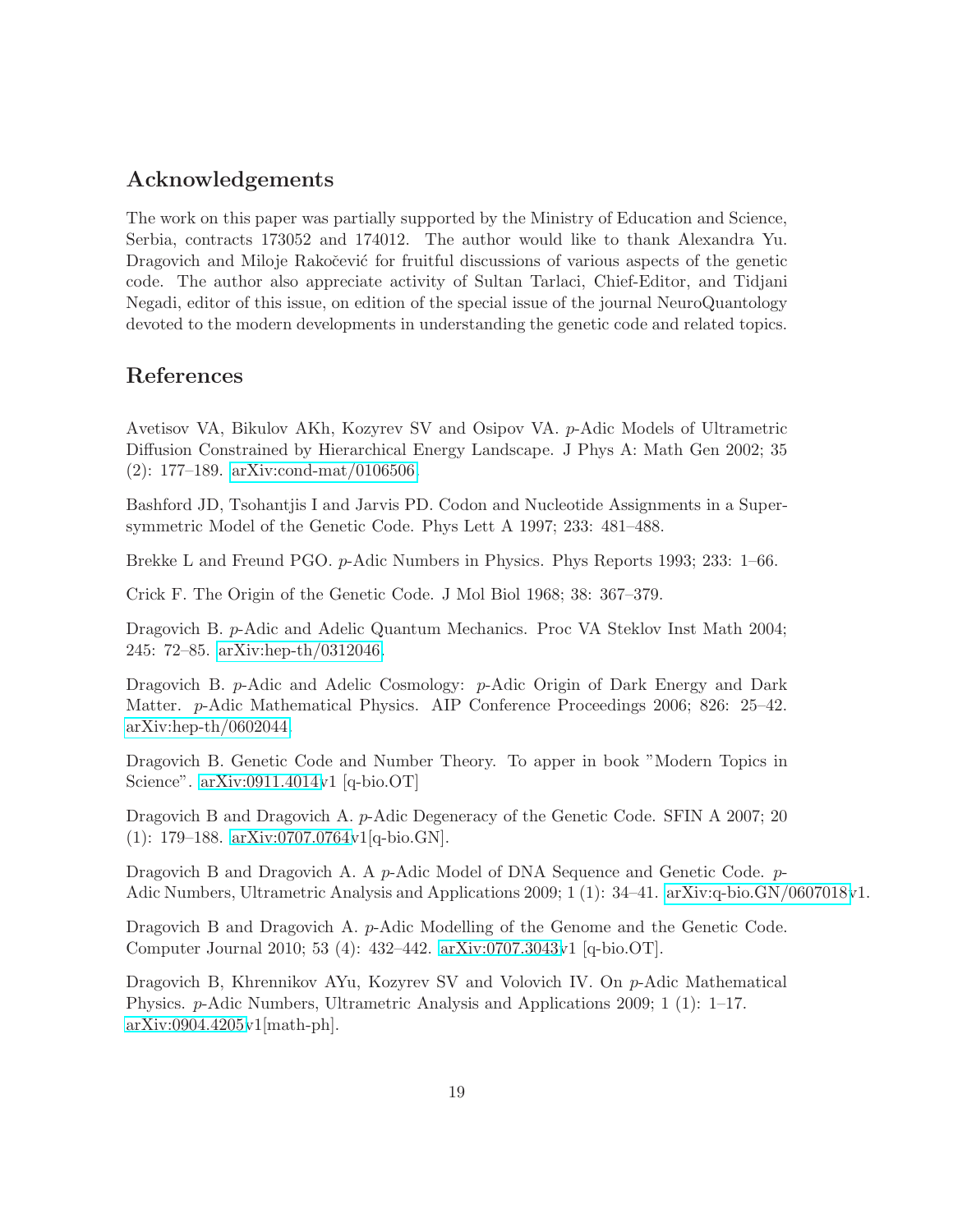Finkelshtein AV and Ptitsyn OB. Physics of Proteins. Academic Press, London, 2002.

Forger M and Sachse S. Lie Superalgebras and the Multiplet Structure of the Genetic Code I: Codon Representations. J Math Phys 2000; 41 (8): 5407–5422. [arXiv:math-ph/9808001.](http://arxiv.org/abs/math-ph/9808001)

Frappat L, Sciarrino A and Sorba P. Crystalizing the Genetic Code. J Biol Phys 2001; 27: 1–38. [arXiv:physics/0003037.](http://arxiv.org/abs/physics/0003037)

Gouvea FQ. p-Adic Numbers: An Introduction. (Universitext), Springer, Berlin, 1993.

Hayes B. The Invention of the Genetic Code. American Scientist 1998; 86 (1): 8–14.

Hornos JEM and Hornos YMM. Algebraic Model for the Evolution of the Genetic Code. Phys Rev Lett 1993; 71: 4401–4404.

Khrennikov A. Information Dynamics in Cognitive, Psychological, Social and Anomalous Phenomena. Kluwer AP, Dordrecht, 2004.

Khrennikov A and Kozyrev S. Genetic Code on a Diadic Plane. Physica A: Stat Mech Appl 2007; 381: 265–272. [arXiv:q-bio/0701007.](http://arxiv.org/abs/q-bio/0701007)

Knight RD, Freeland SJ and Landweber LF. Rewiring the Keyboard: Evolvability of the Genetic Code. Nat Rev Genet 2001; 2: 49–58.

Negadi T. The Genetic Code Multiplet Structure, in One Number. Symmetry: Culture and Science 2007; 18 (2-3): 149–160. [arXiv:0707.2011v](http://arxiv.org/abs/0707.2011)1 [q-bio.OT].

Osawa S, Jukes TH, Watanabe K and Muto A. Recent Evidence for Evolution of the Genetic Code. Microb Rev 1992; 56 (1): 229–264.

Rakočević MM. A Harmonic Structure of the Genetic Code. J Theor Biol 2004; 229: 221–234.

Rammal R, Toulouse G and Virasoro MA. Ultrametricity for Physicists. Rev Mod Phys 1986; 58: 765–788.

Rumer YuB. On Systematization of Codons in the Genetic Code. Doklady Acad Nauk USSR 1966; 167 (6): 1393–1394.

Shcherbak VI. Arithmetic Inside the Universal Genetic Code. Biosystems 2003; 70: 187– 209.

Swanson R. A Unifying Concept for the Amino Acid Code. Bull Math Biol 1984; 46 (2): 187–203.

Trifonov EN. The Triplet Code From First Principles. J Biomol Struc Dynam 2004; 22  $(1): 1-11.$